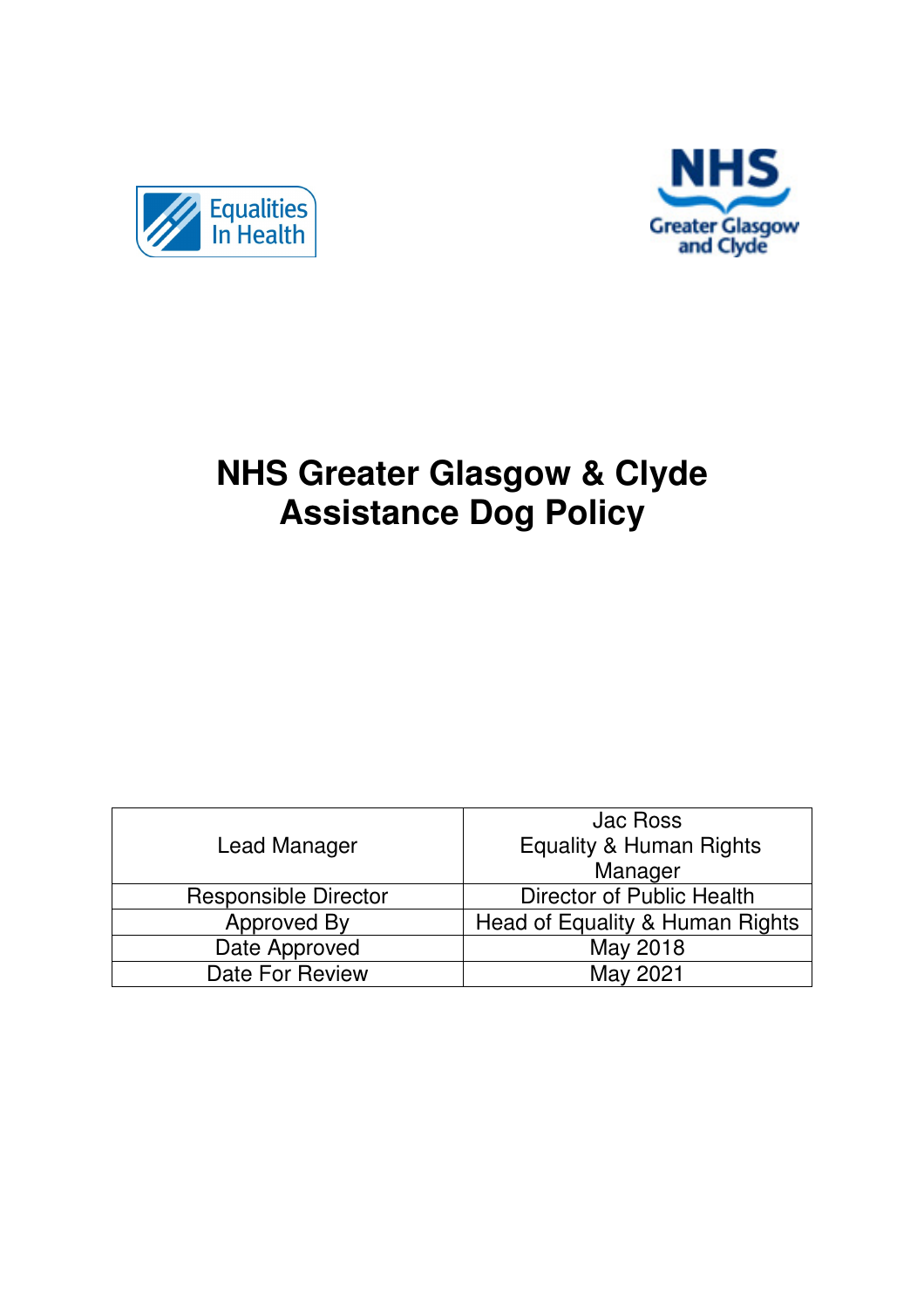# **CONTENTS**

|                                                  | РG        |  |
|--------------------------------------------------|-----------|--|
| Acknowledgements                                 | 4         |  |
| 1 Policy Statement                               | 5         |  |
| 2 Introduction                                   | 6         |  |
| 3 Scope                                          | 6         |  |
| 4 Risk                                           | 7         |  |
| 5 General Information: Assistance Dogs           | 7-9       |  |
| 5.1 Recognising An Assistance Dog                | $9 - 10$  |  |
| 5.2 Therapy Dogs/Animal Assisted Intervention 10 |           |  |
| 5.3 Pet Dogs                                     | 11        |  |
| <b>6 NHS Settings</b>                            | 11        |  |
| 6.1 Inpatient Services                           | 11        |  |
| 6.2 Outpatient Areas or Primary Care             | 11        |  |
| 6.3 Visitors With Assistance Dogs                | 12        |  |
| 6.4 Access                                       | $12 - 13$ |  |
| 6.5 Justifiable Separation                       | $13 - 14$ |  |
| 7 Hygiene & Infection Control                    | 14        |  |
| 8 Responsibilities                               | 14        |  |
| 8.1 Responsibilities of Staff                    | $14 - 15$ |  |
| 8.2 Responsibilities of Assistance Dog Owners    | 15        |  |
| 9 Communications & Implementation Plan           | 15-16     |  |
| 10 Reporting & Monitoring                        | 16        |  |
| 11 Impact Assessment                             | 16        |  |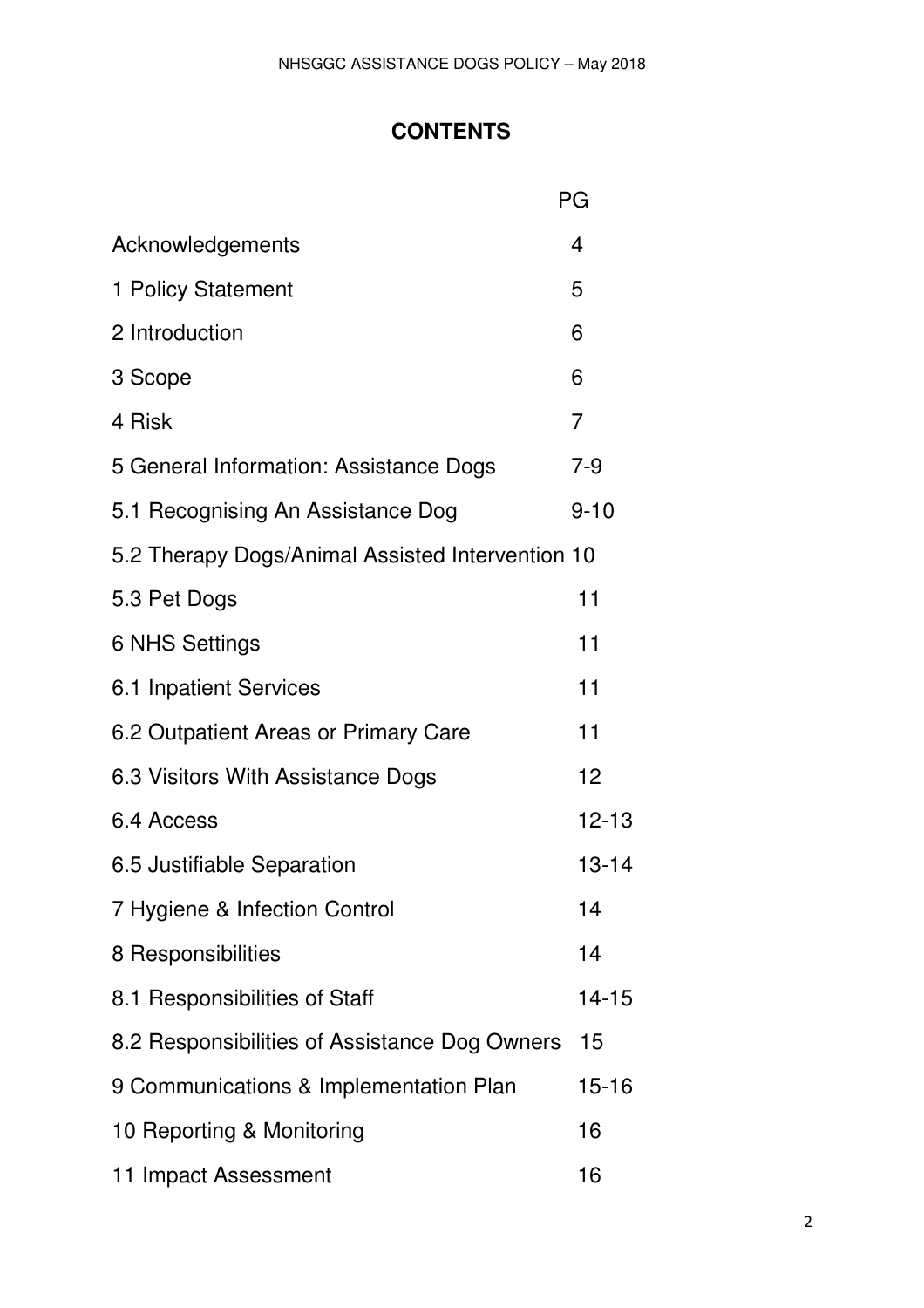| 12 Review                                         | 16        |  |
|---------------------------------------------------|-----------|--|
| References                                        | $17 - 18$ |  |
| Appendix 1 ADUK & ADUK Member Organisations 19-20 |           |  |
| Appendix 2 Assistance Dogs: Good Practice         | $21 - 22$ |  |
| Appendix 3 Useful Contact Information             | $23 - 24$ |  |
| Appendix 4 Animal Assisted Intervention (AAI)     | $25 - 26$ |  |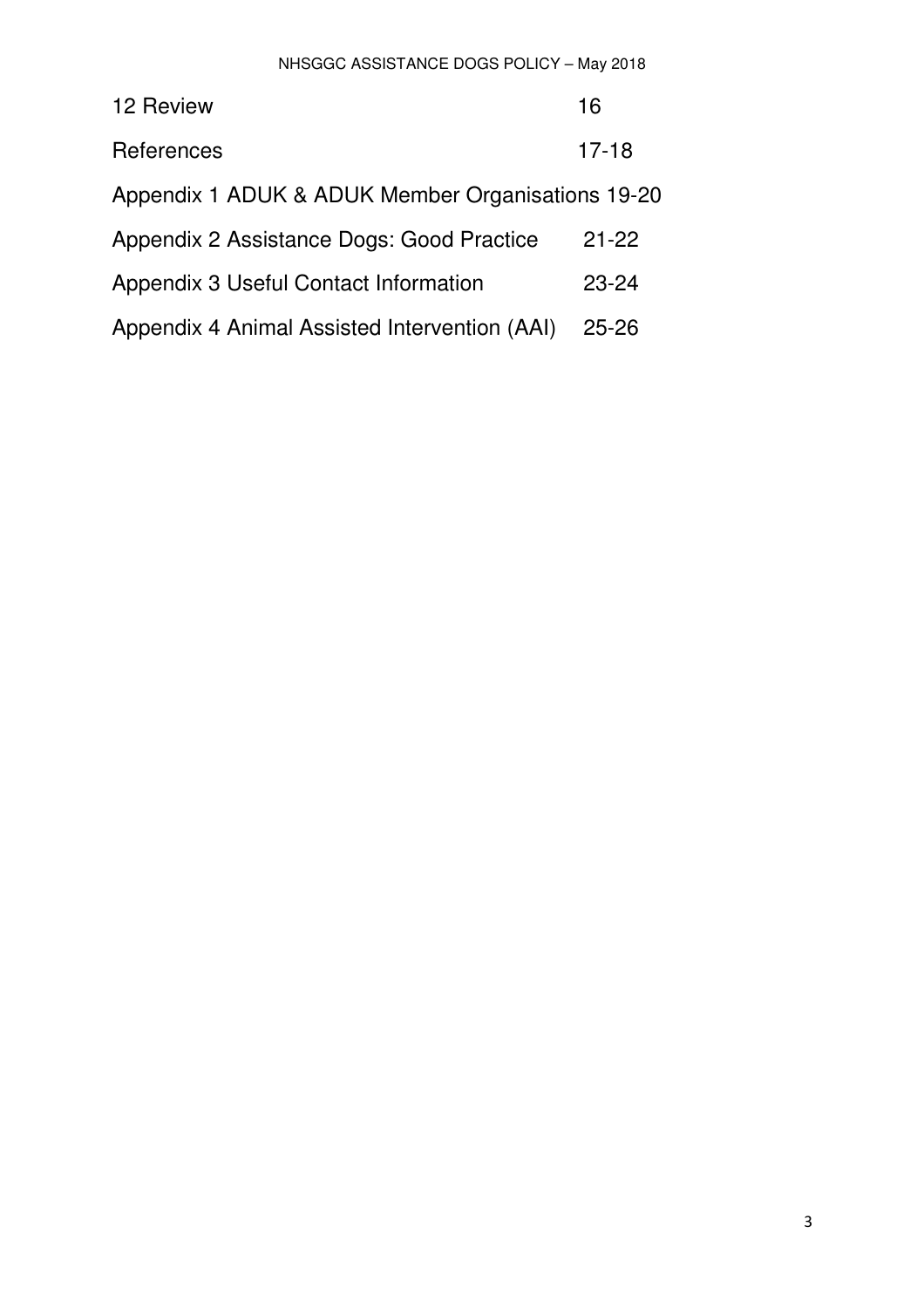## **ACKNOWLEDGEMENTS**

The Assistance Dog Policy is for all staff working across Greater Glasgow and Clyde and it is anticipated that the information it contains will assist staff in the delivery of open and accessible services for all disabled people using assistance dogs.

NHSGGC would like to thank all who have contributed to the development of this policy, including the following;

Irene Fyffe & Muffin Mandy Reid Scottish Council on Deafness Hearing Dogs for Deaf People Guide Dogs Scotland Assistance Dogs UK Dogs for Good Alan Macpherson Joyce Macpherson & Queenie Caroline Boyle & Dale, John Garvie & Bronte Deborah Robertson & Rye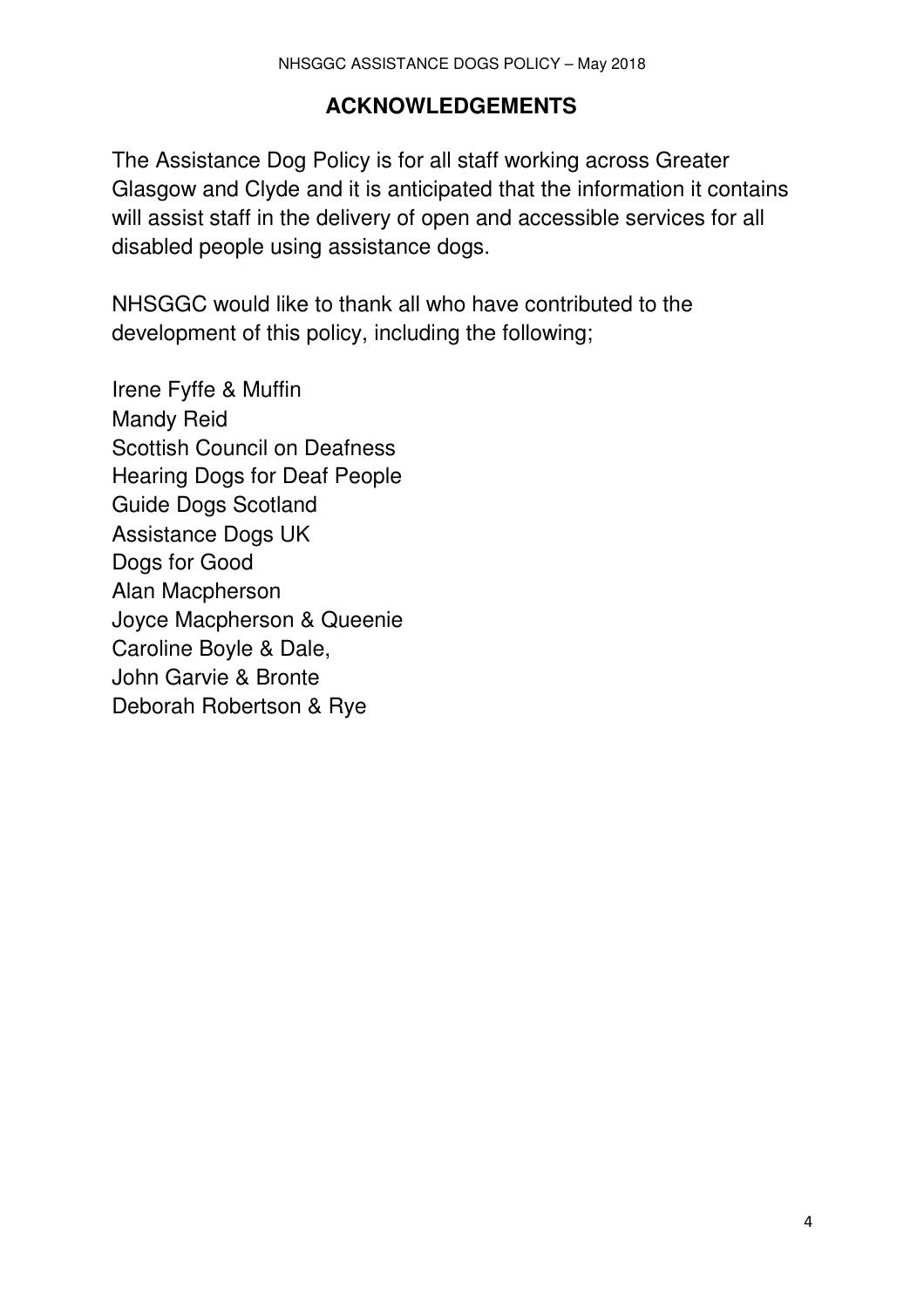# 1. POLICY STATEMENT

"A Fairer NHS Greater Glasgow & Clyde" (Equalities In Health 2018) details the ways in which NHS Greater Glasgow & Clyde (NHSGGC) is fully committed to ensuring equalities issues are addressed regardless of race, disability, gender, sexual orientation, religion, age, socioeconomic status and/or social class. Equalities sensitive practice is promoted across all of its services.

The Disability Discrimination Act (DDA) 1995 introduced measures to eliminate discrimination often faced by disabled people and, by 2006 the Disability Equality Duty had become law. This was then superseded by the Equality Duty as laid out by The Equality Act 2010 (Equalities in Health 2018). This legislation serves to combine and improve upon the measures contained within the range of equalities legislation from the preceding forty years and covers a range of protected characteristics; namely, Age; Disability; Gender Reassignment; Marriage & Civil Partnership; Pregnancy & Maternity; Race; Religion & Belief; Sex; Sexual Orientation.

Accessibility within NHSGGC buildings and services for disabled people who have assistance dogs is based upon this Act. It is the aim of this policy to minimise any restrictions in relation to access for people who have assistance dogs, thus reducing any distress to that person, their assistance dog, staff and other patients.

- Throughout this policy, Person in Charge can include Managers, Senior Charge Nurses and Nursing Staff.
- This policy applies to the provision of all services and all premises in NHSGGC including wards, outpatient departments, GP surgeries and dental surgeries.
- Staff also need to give full consideration to their understanding of assistance dogs (see section 5) and to associated "Good Practice" (see appendix 2) when conducting home visits.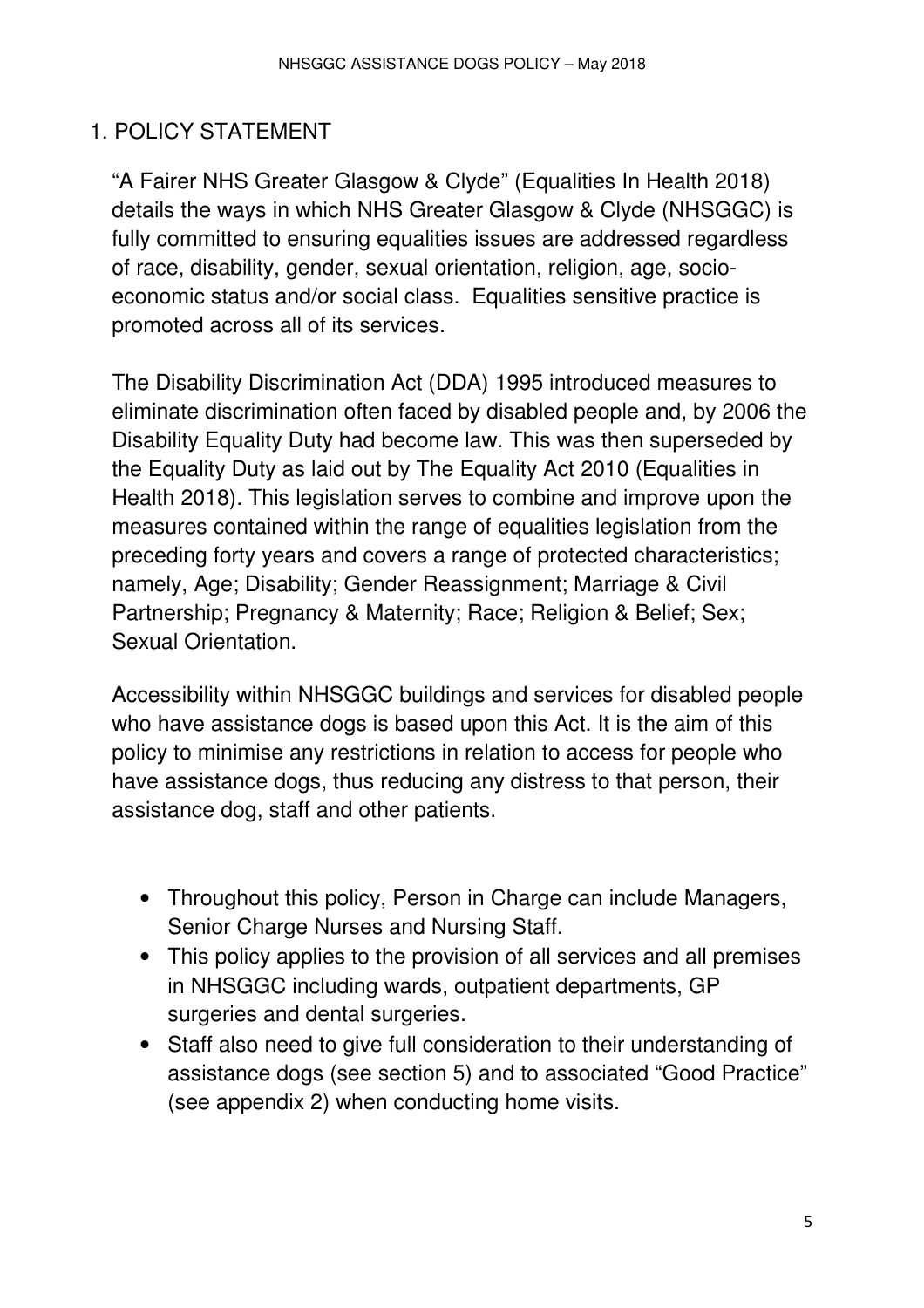# 2. INTRODUCTION

The Equality Act 2010 consolidated many different pieces of equalities legislation into one and now states that it is illegal to treat disabled people less favourably than anyone else in areas such as service provision.

According to the Scottish Government (2016), 33% of adults in Scotland have a long term limiting health condition or disability. This means that under the Equality Act 2010's Public Sector Equality Duty they are entitled to have their rights protected. This Public Sector Equality Duty requires public bodies to have;

 "due regard to the need to eliminate discrimination, advance equality of opportunity and foster good relations between different people when carrying out their activities...The broad purpose of the equality duty is to integrate consideration of equality and good relations into the day-to-day business of public authorities."

(Equalities & Human Rights Commission [EHRC] 2016)

Having "Due regard" for circumstances where a person requires to use an assistance dog means it is a legal requirement to permit and enable their access. Also relevant here is the duty, under the legislation to make "reasonable adjustments" for people within public buildings and services or in employment and who require additional support or alterations to their environment to enable them to have access (ACAS 2014).

# 3. SCOPE

The Assistance Dog policy sets out the requirements of NHSGGC to support access for patients with assistance dogs. The policy applies to, patients, carers, visitors and all employees of NHSGGC in all locations.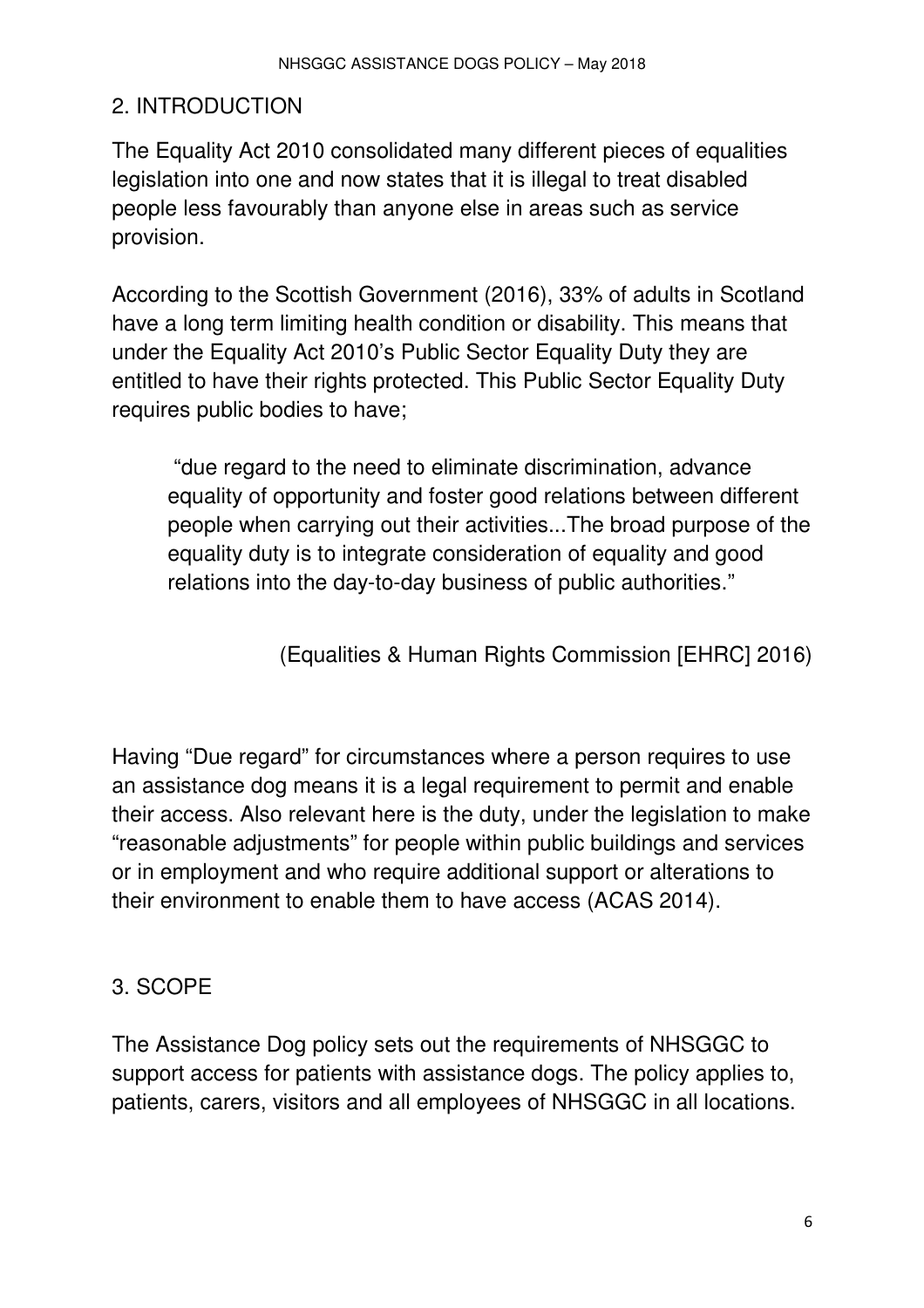## 4. RISK

Organisational risk associated with assistance dogs can be broken into 3 principle areas with associated controls:

| <b>RISK</b>                                             | <b>CONTROL</b>                                                                                              |
|---------------------------------------------------------|-------------------------------------------------------------------------------------------------------------|
| Reduced patient access and<br>non-compliance with       | Compliance with content of policy<br>and reasonable adjustment.                                             |
| legislation                                             |                                                                                                             |
| Infection control concerns and<br>potential dog fouling | Compliance with existing infection<br>control procedures including hand<br>washing to support best practice |
| Inappropriate impact of dog                             | Safe and considered conduct by                                                                              |
| presence or behaviour to others                         | staff and dog owners as set out                                                                             |
| <i>i.e.</i> patient allergies or dog bite               | within policy                                                                                               |

## 5. GENERAL INFORMATION: ASSISTANCE DOGS

Assistance dogs are highly trained dogs that are generally with their owners 24 hours a day. They work with the individual, supporting them in various ways. Over 7,000 people across the UK who have a range of disability types and, therefore, a range of support/assistance needs rely on the support of a dog to facilitate their independence. As the Royal College of Nursing (2018) indicate, types of assistance dogs include:

- Guide Dogs: supporting people with visual impairment or sight loss with guiding.
- Hearing Dogs: supporting people with hearing loss or impairment.
- Assistance Dogs: aiding mobility and support daily living such as undressing and picking dropped items up off the floor, opening and closing doors etc.
- Medical Alert Dogs: trained to constantly monitor their partner's health condition and alert to impending episodes where their health would acutely deteriorate. The alert allows the person to take preventative action to avoid/limit the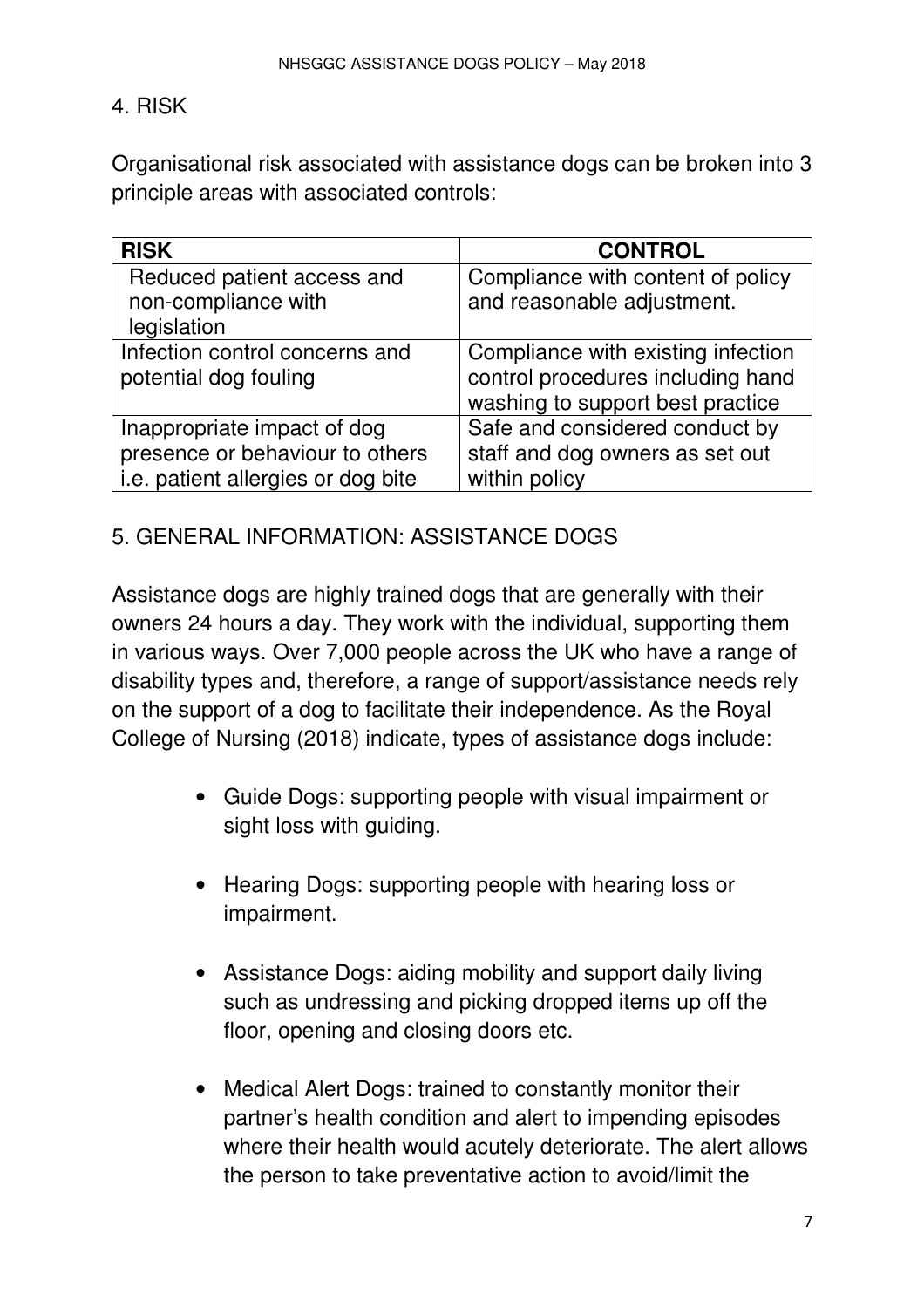episode, or to make themselves safe, thus reducing the risk of injury during the episode. For example: Type 1 diabetes, Addison's disease, Postural Orthostatic Tachycardia Syndrome (POTs), seizures, and severe allergies.

- Autism Assistance Dogs: supporting people with autism.
- Dogs supporting people who have mental health issues.

Considered to be the benchmark organisation for training within the UK, Assistance Dogs UK [ADUK] is a coalition of eight assistance dog charities [see Appendix 1]. Dogs trained in this way;

- (i) behave well in public
- (ii) have safe and reliable temperaments
- (iii) are healthy and do not constitute a hygiene risk observed over a considerable period of time
- (iv) are fully toilet-trained
- (v) are regularly checked by experienced veterinarians
- (vi) are accompanied by a disabled handler trained to work alongside their assistance dog
- (vii) are recognisable by the harness, organisation specific coat, id tag on their collar or lead slip they wear

(ADUK 2018).

Some assistance dogs may be owner-trained. This does not mean that they are not valid assistance dogs but rather that they may well have been trained to assist people with more complex conditions or combination of conditions. As pointed out by Assistance Dog Law UK (2018), there are not enough accredited programmes covering the range of needs of those requiring an assistance dog, therefore owner training is the most beneficial option for some. Such dogs can still be highly trained but do not necessarily have the accreditation of a large organisation. Owners of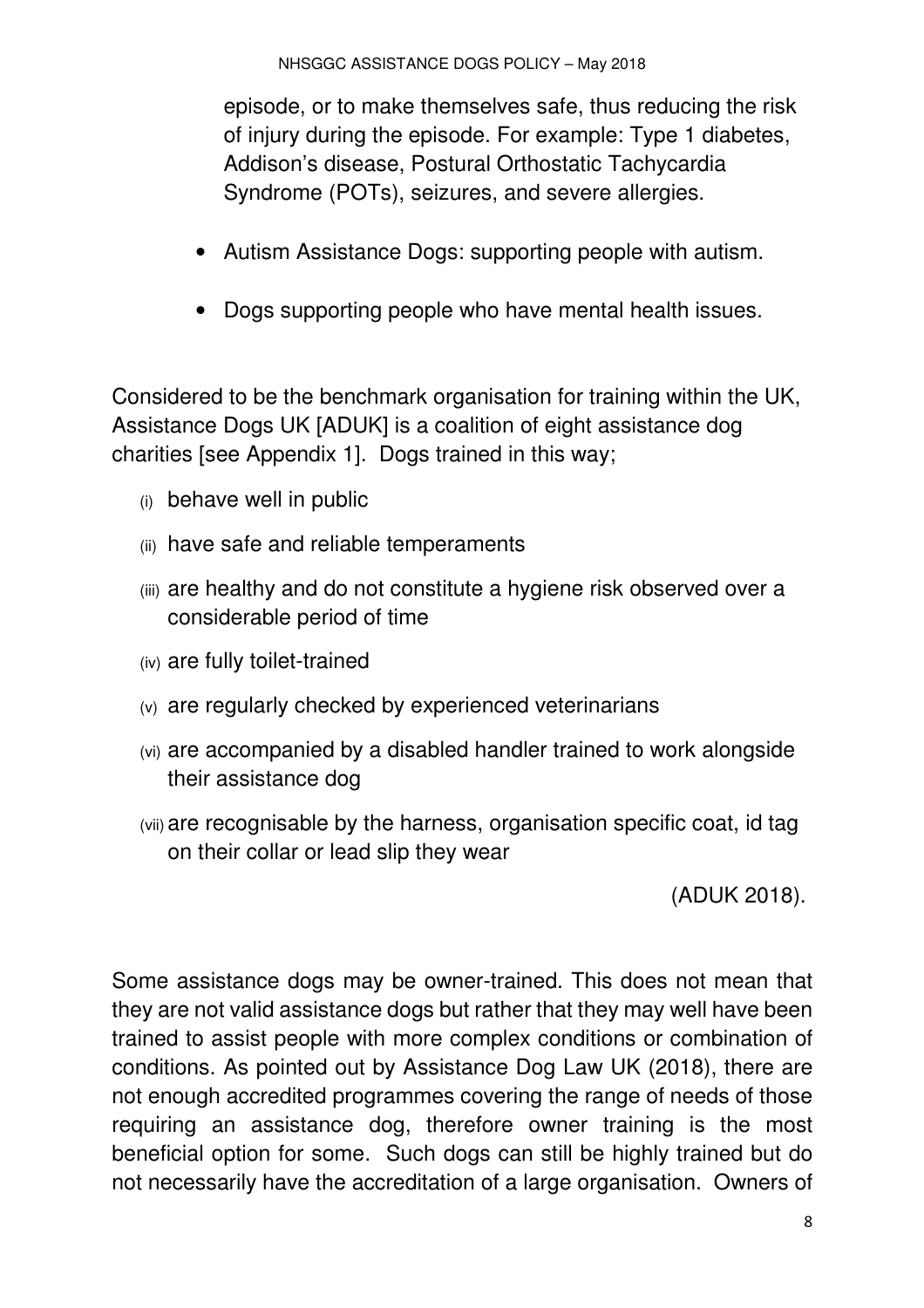dogs trained in this way will still be expected to take full responsibility for their dog and ensure their dog behaves in the way outlined above.

# 5.1 RECOGNISING AN ASSISTANCE DOG

Most assistance dogs are instantly recognisable by their harness or jacket. However, the law does not require the dog to wear a harness or jacket to identify it as an assistance dog (EHRC 2017). Assistance dogs who wear harnesses will be recognisable in the following ways;

- People who are blind or who are visually impaired can be assisted by guide dogs. Such dogs usually wear a white working harness with yellow reflectors and have tags on their collar. – For further information see "Access to Medical Facilities for Guide Dog Owners and Other Blind and Partially Sighted People" [https://www.bing.com/search?q=Access+to+medicalfacilities+for+ guidedog+ownersand+other+blind+andpartially+sighted+people&s rc=IE-TopResult&FORM=IETR02&conversationid]
- Guide Dogs [Scotland] trainee dogs will be recognisable by their blue jacket (they do not wear a harness until they are 14 months approximately and begin guiding training)) which will say "guide dog puppy in training" on it.
- A Guide Dog with a red and white harness indicates the owner is deafblind.
- Hearing Dogs wear a burgundy coloured coat with "hearing dog" written on it. Such dogs assist people who are Deaf or who have hearing loss.
- Assistance Dogs, Support Dogs or Dogs for the Disabled help people with many different tasks ranging from alerting people when their owner has a seizure, carrying items, assisting with dressing/undressing and many other tasks. They wear a purple coloured coat.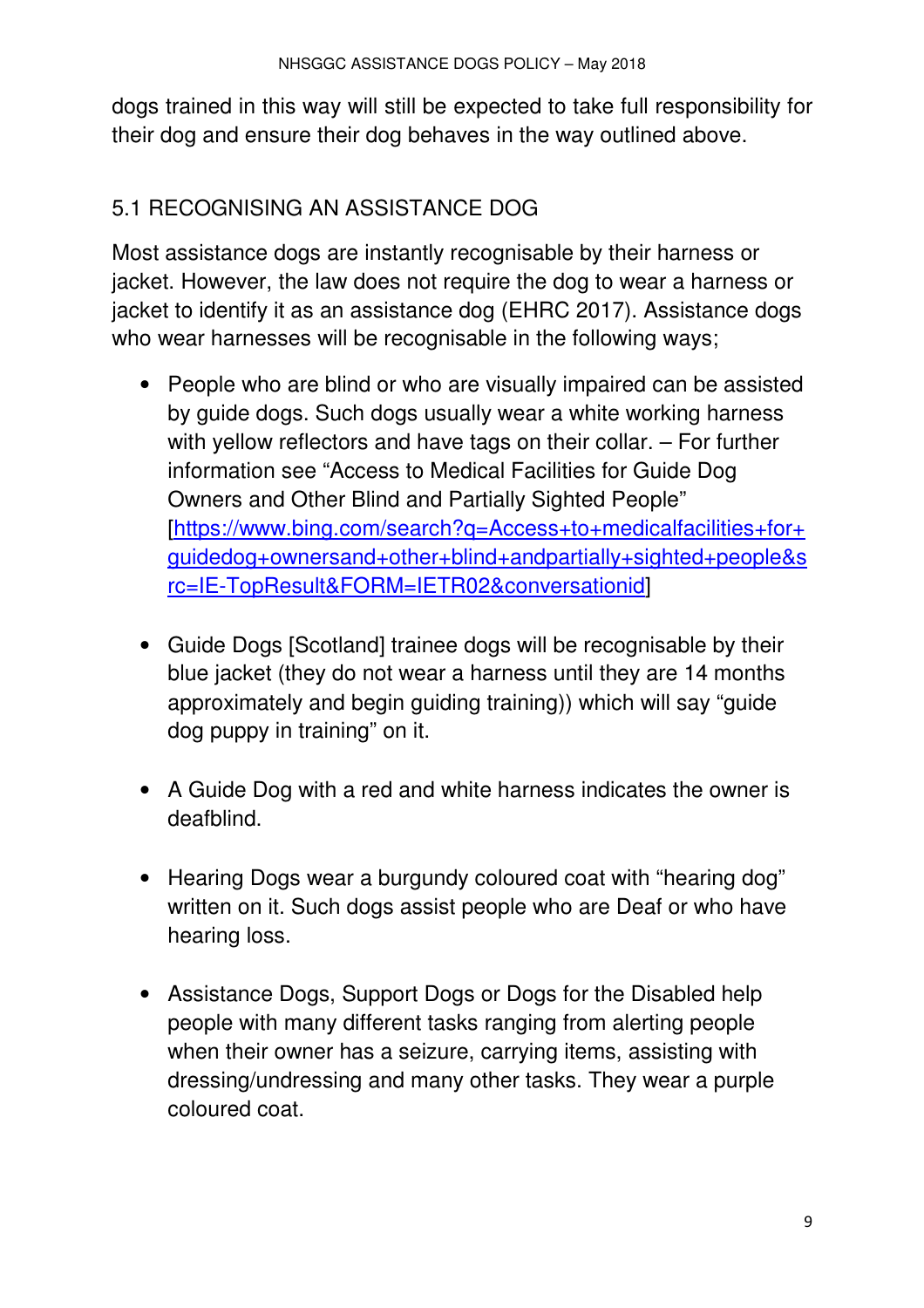The owner of an assistance dog may also carry an identity book. This yellow covered "passport" sized book has been designed to support & guide assistance dog owners with access to goods, facilities and services, as defined by the equalities legislation, as explained in Section 1 of this document (Assistance Dogs UK 2018).

For the purposes of supporting access to NHSGGC buildings and services both now and going forward, trainee assistance dogs should be regarded as "assistance dogs" and afforded access as per this policy. It is the responsibility of any relevant training organisations to request access in the first instance.

# 5.2 THERAPY DOGS/ANIMAL ASSISTED INTERVENTION

According to the Society for Companion Animal Studies (2018), **"**therapy dog" is a generalised term often used to describe a dog that's used to benefit people in a therapeutic way. Therapy dogs in the UK are not considered to be assistance dogs and do not, therefore, have to be considered for access in the same way as assistance dogs – at least in legislative terms. Where the therapeutic use of dogs within NHSGGC settings is suggested, each situation should be considered on its merits and where it could enhance patient care and experience it should be enabled, taking into account all policy guidance regarding risk and hygiene etc.

The RCN (2018) point out Animal Assisted Intervention in health care settings incorporates many fields such as Animal Assisted Therapy (AAT), Animal Assisted Play Therapy (AAPT) and that most commonly practised by many therapy dog volunteers, Animal Assisted Activity (AAA) (See Appendix 5 for further detail). As it states above, where the therapeutic use of dogs within NHSGGC settings is suggested, each situation should be considered on its merits and in consideration of the relevant policies. Where it could augment patient care and experience it should be enabled.

## 5.3 Pet Dogs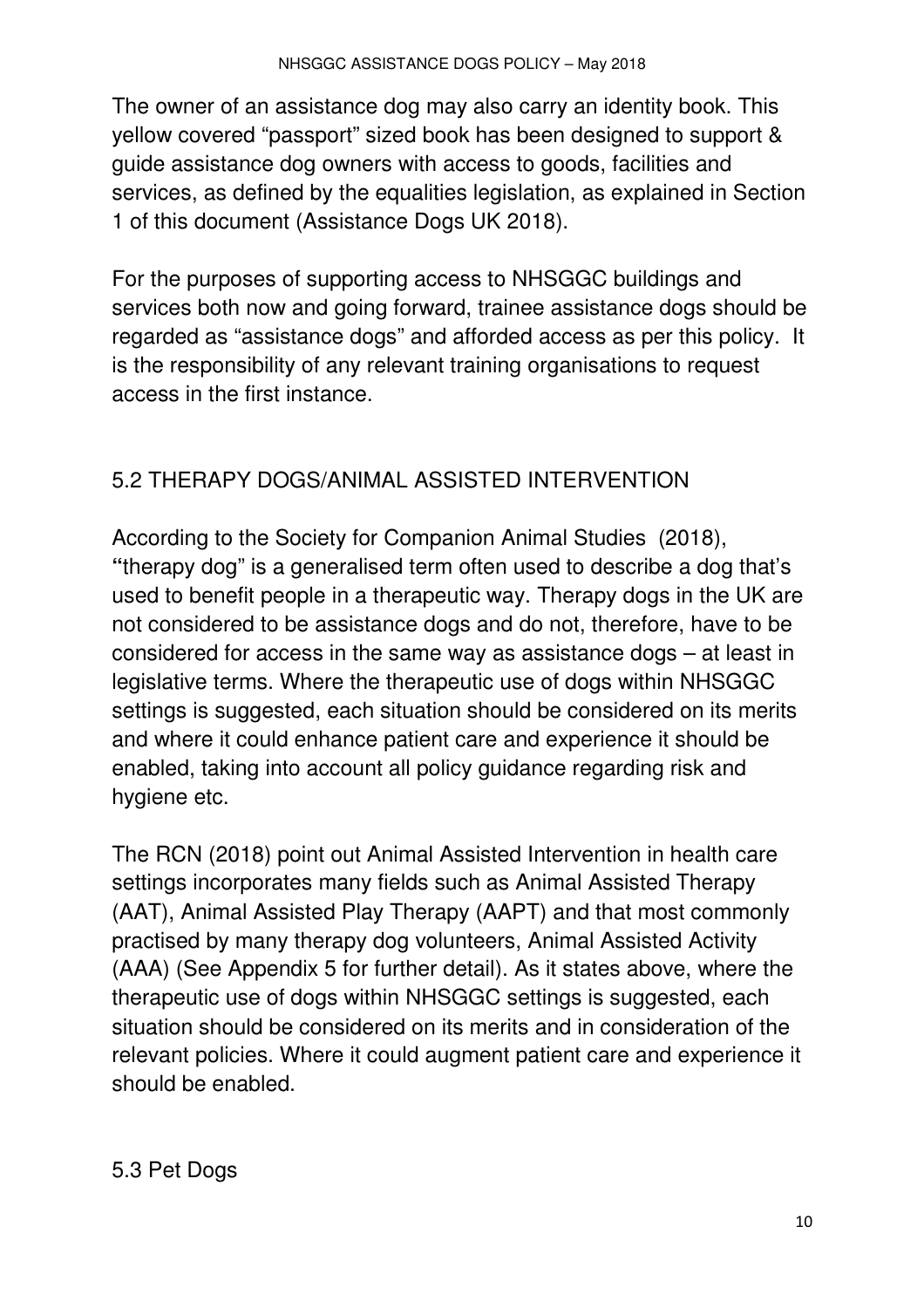On occasion, requests to bring a pet dog to visit a person in a health care setting may be received. Whilst there may be some value in a patient having time with their pet dog, many health care settings are unfamiliar environments for those dogs and, as such may prove very unsettling for a dog which isn't trained to manage in such a context. Similarly, it is difficult for hospital staff to have any confidence in the manner such as dog is likely to behave (unlike an assistance dog); unless, therefore, in the most exceptional of circumstances, pet dogs should not be permitted into NHSGGC buildings. Exceptional circumstances could include hospice care and/or other care settings such as long stay wards or care homes.

# 6. NHS SETTINGS

# 6.1 INPATIENT SERVICES

Assistance dogs are not routinely able to stay in hospital with their owners (please see section 6.5 also). Prior to any admission, alternative arrangements for care of the dog outwith the setting of the NHS should be discussed with the patient.

In cases of unplanned care, where family or friends are unable to look after the dog make contact with a relevant organisation (see Appendix 3) that may be able to assist.

## 6.2 Outpatient Area or Primary Care

Generally, assistance dogs can accompany a patient on their outpatient or primary care visits. If, however, the patient requires tests/treatment they may prefer their dog be left in a suitable area for a short period. This may be a quiet area, office or duty room and, ideally with someone supervising them. If they have to be left alone for any time it is best to ensure this is as limited as possible to minimise any distress to the dog.

When being transferred for a test in a chair or trolley, patients can lead their assistance dog (a member of staff can also do the leading on behalf of the patient) and should be able to have their dog accompany them.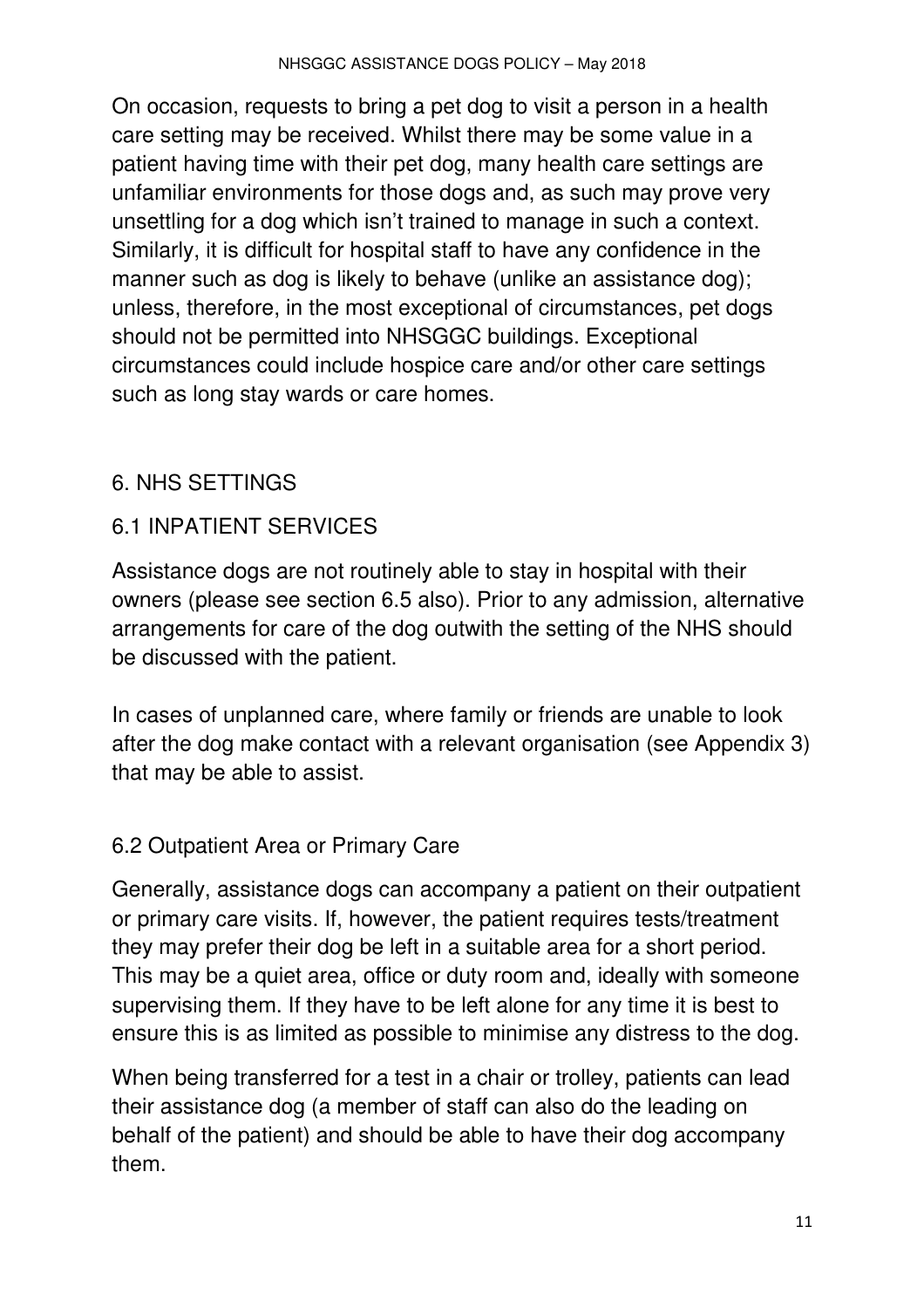### 6.3 Visitors with Assistance Dogs

A visitor with an assistance dog should be greeted on arrival to the clinical area where, the Person in Charge will communicate any limitations regarding their access to them [see 6.4].

## 6.4 Access

The Person in Charge will decide if it is appropriate or not for an assistance dog to be allowed into a particular clinical area. In making this decision, all Persons in Charge are expected to carefully consider the guidance set out below.

(High risk areas where access will not be permitted are identified in section 4 of this policy document)

The Person in Charge needs to take account of the role the assistance dog fulfils for the person concerned. They should understand the person's individual needs and the role the dog plays in meeting those needs. If the dog is not able to be present, in what way will these needs be supported? Can they be supported? For example, in the case of a medical alert dog it may well be prudent to enable prolonged access for the assistance dog so it may monitor a patient's health status.

Any refusal of an assistance dog's admittance needs to be made on justifiable grounds. The Person in Charge, therefore, has to fully consider the circumstances including whether the care needs of other patients are/are not a reasonable objection to an assistance dog being present. Reasonable objections could include, for example, potential exacerbation of mental health issues with dogs which could include a particular fear of dogs.

Objections under religious belief are not considered reasonable. The EHRC also state where another person is allergic to dogs, this alone is unlikely to be reason enough to refuse entry to an assistance dog;

"If there is an identifiable person with an allergy to dogs then employers and service providers should take reasonable steps to ensure that person has minimal or no contact with dogs;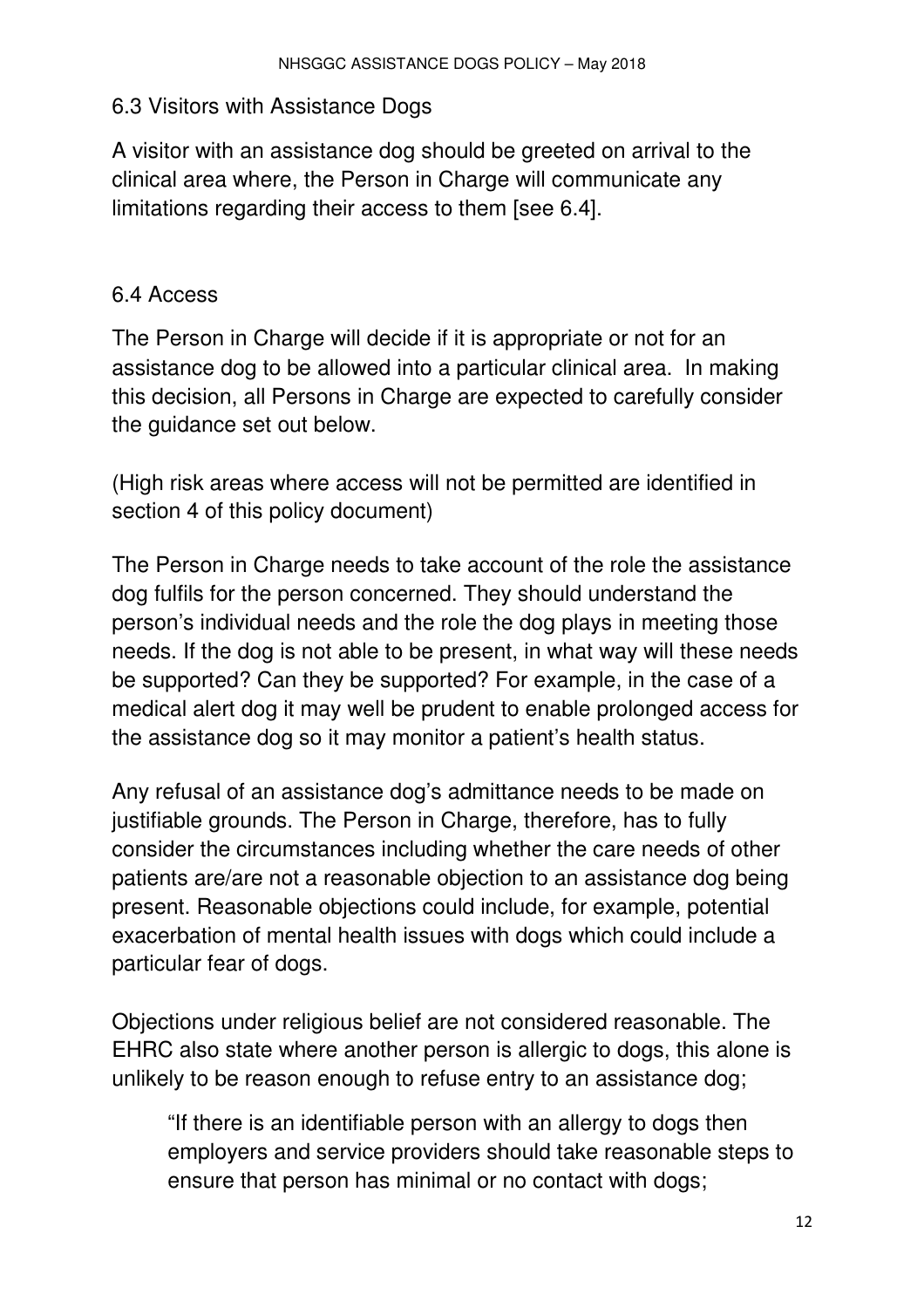reasonable steps are unlikely to include banning all assistance dogs" (EHRC 2017:8).

Where reasonable objections exist, staff should try and make adjustments. For example, a patient could be cared for in another area of the ward or side room, if one is available.

## 6.5 Justifiable Separation

Infection control and patient safety remain paramount. Assistance dogs will generally be permitted access into wards and other hospital areas, GP surgeries and clinics, however, they will not be permitted in any high risk area.

High risk areas include:

- High Dependency Wards
- Intensive Care Units
- Operating Theatres
- Day Surgery Units (primary recovery rooms)
- Haematology Wards
- Oncology Wards
- Transplant Units

The care of assistance dogs should be discussed with the patient and where patients will use 'high risk' services then alternative arrangements for care of the dog should be organised.

However, where this is not possible, assistance dogs belonging to visitors or patients can be kept in a quiet area, office or duty room. Check with other members of staff if this is appropriate. Ideally, dogs should not be left alone but if unavoidable this should be for a short a period of time as possible to minimise distress and regular welfare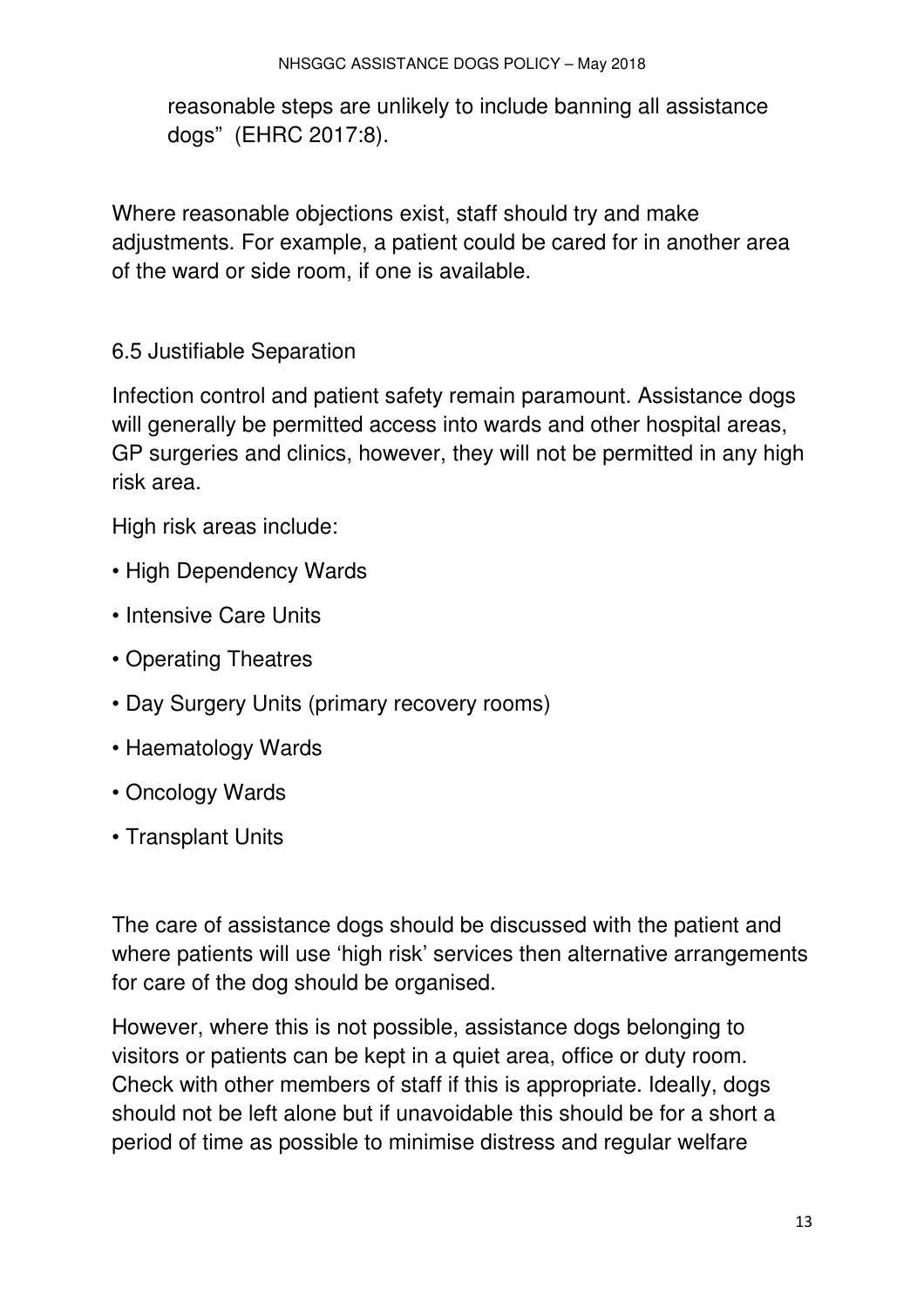checks should be made. In the event of separation of the assistance dog from its owner, staff should ensure this is for as short a time as possible.

# 7. Hygiene & Infection Control

Staff, patients and visitors must ensure they follow hand washing and infection control procedures at all times. Assistance dog owners should also be given hand gel and follow the same infection control procedures as all visitors.

Areas where assistance dogs have visited should be cleaned on a daily basis as part of the usual cleaning schedule. In the unlikely event that an assistance dog accidentally fouls within the NHS premises blood and body fluid spillage policies should be consulted and followed. Cleaning of the area should be carried out as per existing protocols.

Further information is available in the National Infection Prevention and Control Manual (NHS Scotland 2012). Staff can also contact local Infection Control Teams for assistance or check information at the Infection Prevention & Control pages of the NHSGGC website (NHSGGC 2018).

# 8. RESPONSIBILITIES

# 8.1 RESPONSIBILITIES OF STAFF

All staff should have a clear understanding of the Assistance Dog Policy and should be aware of the different types of support provided by assistance dogs as well the support needs of patients when the patient (or visitor) has been separated from the assistance dog.

The best way to identify the needs of patients or visitors is to ask them.

It is important that staff recognise the assistance dog is a working dog and should try to minimise distractions.

Staff are responsible for implementing existing local infection control and cleaning protocols as necessary.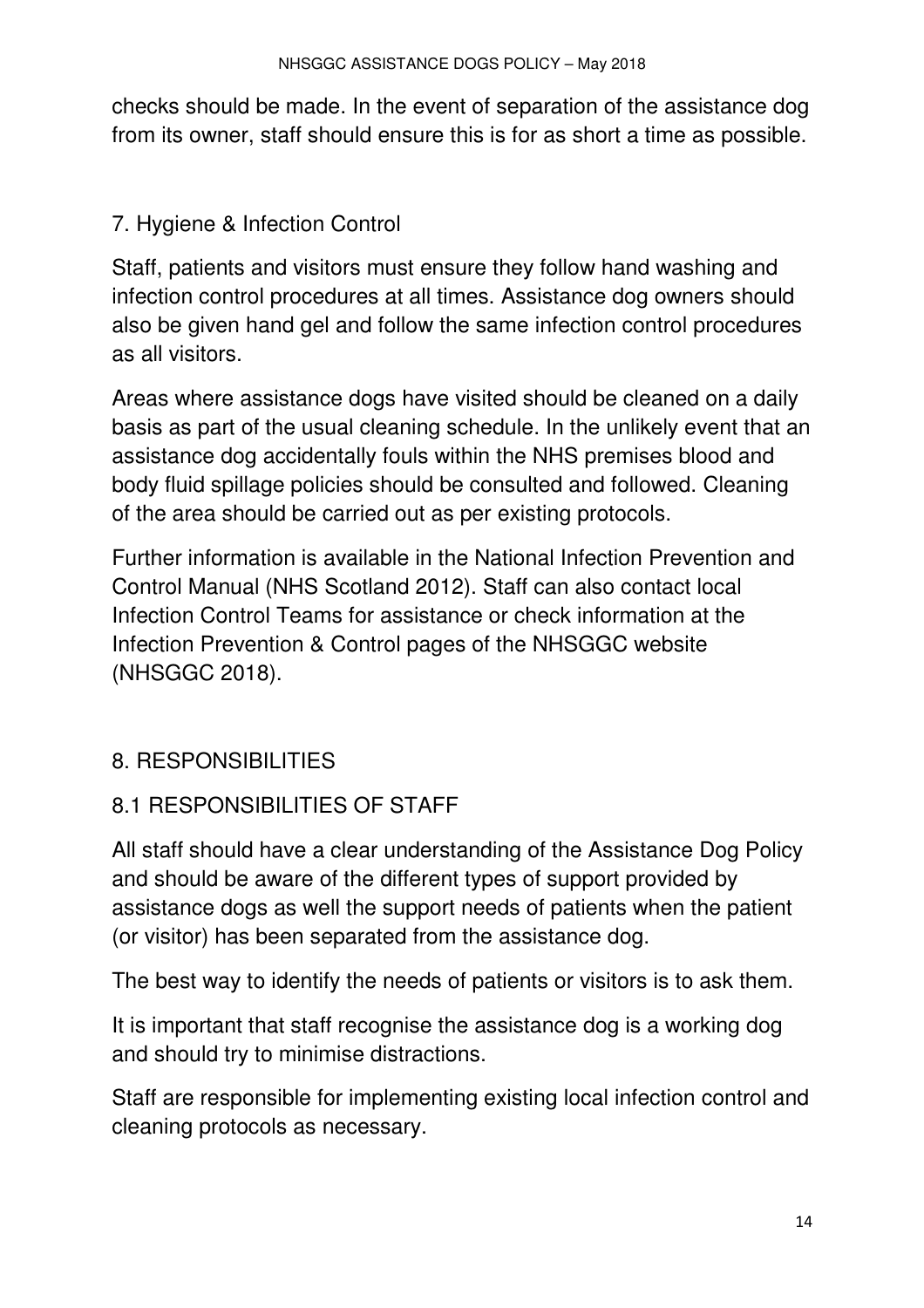Staff should consider the care needs of patients, visitors and assistance dogs as appropriate to the situation and as outlined in this document.

People in Charge are asked to consider this guidance when determining whether there is any reasonable justification to deny access to an assistance dog.

# 8.2 RESPONSIBILITIES OF ASSISTANCE DOG OWNERS

At all times the care and assistance required by the dog is the responsibility of its owner.

Owners should check with the staff of the NHSGGC building, service hospital ward or outpatient area to be visited prior to arrival to see whether the area is deemed high risk area and if so take this into account. They should clarify any need for assistance in relation to the care of their dog during their hospital stay so that staff can signpost to relevant organisations or provide support in contacting those organisations (see Appendix 3).

On arrival the patient or visitor should report to the ward or reception area.

The owner should ensure the dog is fit and well and its care regime follows guidance provided by Assistance Dogs UK. Owner trained dogs (see Section 5) are expected to follow the same high standards.

The owner should follow the infection control policy of the area to be visited, including the use of hand gel provided for all visitors.

# 9 COMMUNICATION AND IMPLEMENTATION PLAN

A communication plan will be developed to support the launch and the promotion of the Policy, targeting key staff groups including:

- Frontline staff across all services
- Facilities Managers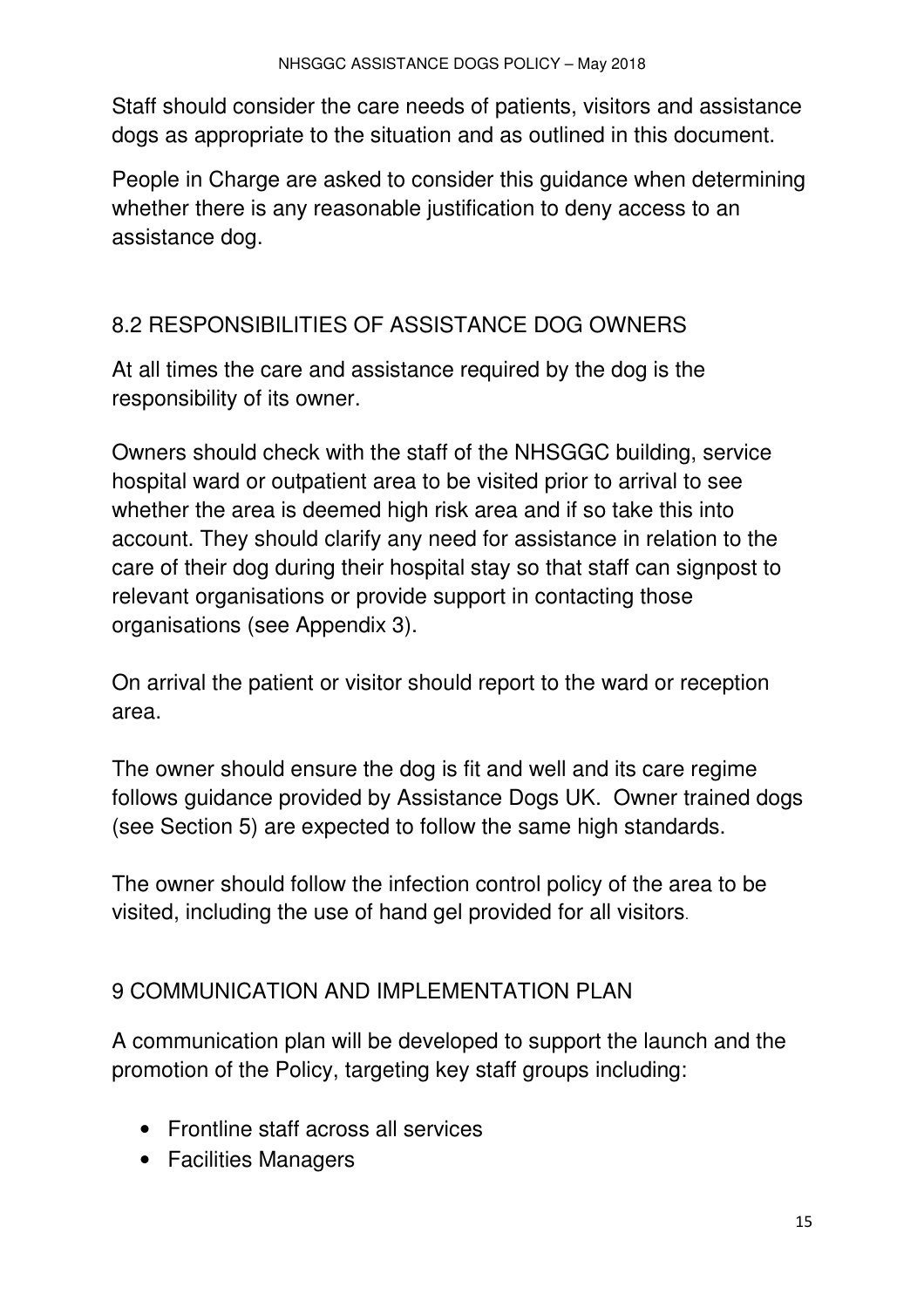- Practice Managers
- Person[s] in Charge
- Reception Staff

## 10 REPORTING & MONITORING

Monitoring of the policy and guidance will be by exception, with routine monitoring of complaints through existing complaints arrangements within Directorates or Partnerships.

## 11 IMPACT ASSESSMENT

An Impact Assessment was undertaken and is available on http://www.nhsggc.org.uk/media/220255/EQIA\_Guide\_on\_Assistance\_D ogs.pdf

#### 12 REVIEW

The policy will be reviewed in three years or sooner if there are any changes required under legislation.

For further information or advice contact:

Jac Ross Equalities & Human Rights Manager Equalities & Human Rights Team JB Russell House Gartnavel Royal Hospital 1055 Great Western Road Glasgow G12 0XH Telephone: 0141 201 4825 E mail: jac.ross@ggc.scot.nhs.uk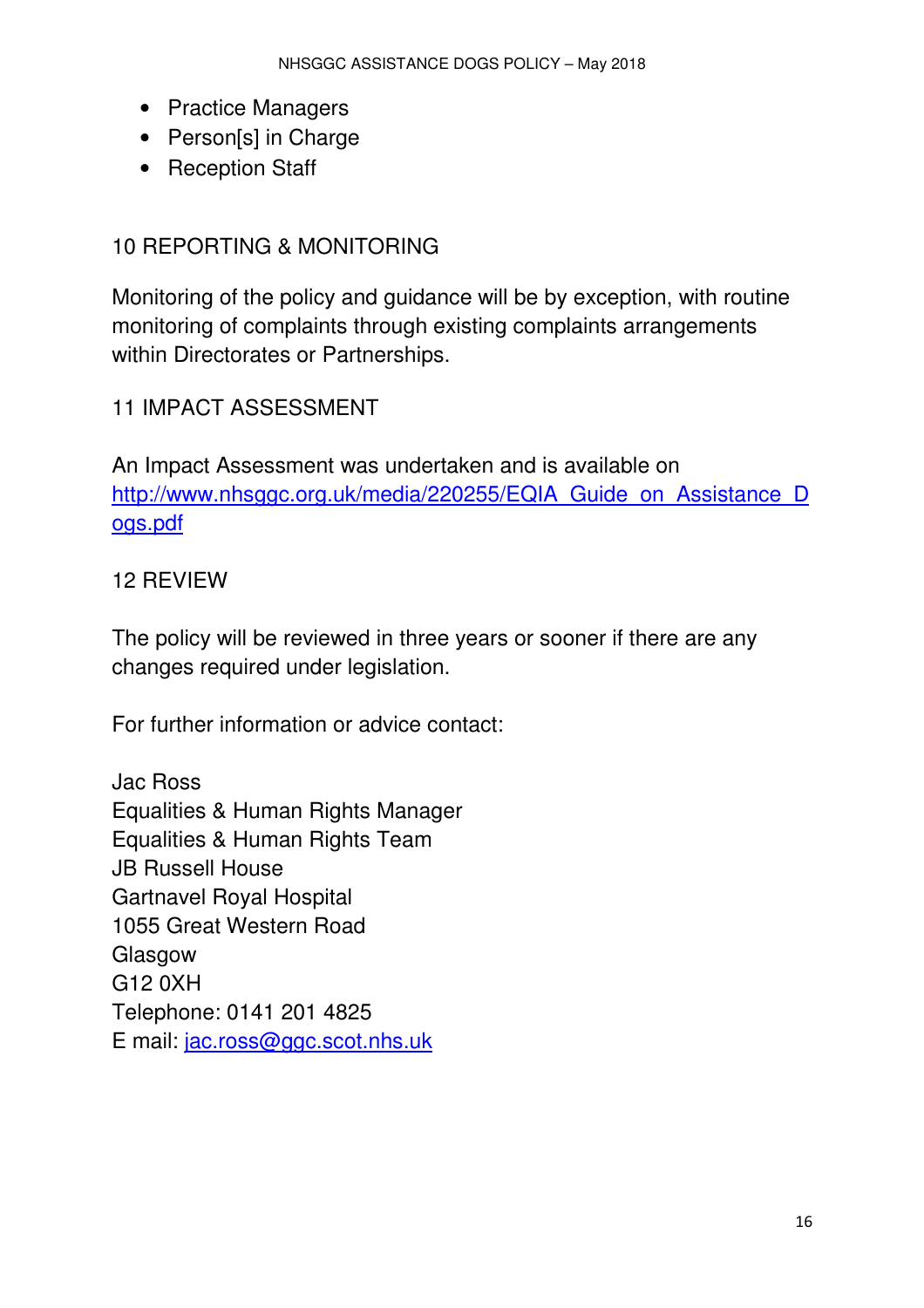## REFERENCES

ACAS (2014) Reasonable adjustments are often straightforward http://www.acas.org.uk/index.aspx?articleid=4986 accessed 13/04/18

Assistance Dog Law UK (2018) Why Chose To Owner Train? https://info275494.wixsite.com/assistancedoglaw accessed 27/04/18

Assistance Dogs UK (2018) Assistance Dogs UK. http://www.assistancedogs.org.uk accessed 13/04/18

Equalities & Human Rights Commission (2016) Public Sector Equality Duty In Scotland https://www.equalityhumanrights.com/en/commissionscotland/public-sector-equality-duty-scotland accessed 13/04/18

Equalities & Human Rights Commission (2017) Assistance Dogs: A Guide for All Businesses https://www.equalityhumanrights.com/en/publicationdownload/assistance-dogs-guide-all-businesses accessed 16/04/18

Equalities in Health A Fairer NHS Greater Glasgow & Clyde http://www.equalitiesinhealth.org/public\_html/equality\_scheme.html accessed 12/04/18

Equalities In Health Legislation & Policy http://www.equalitiesinhealth.org/public\_html/legislation.html accessed 12/04/18

Guide Dogs Scotland (2015) Access to Medical Facilities for Guide Dog Owners and Other Blind and Partially Sighted People https://www.bing.com/search?q=Access+to+medicalfacilities+for+guided og+ownersand+other+blind+andpartially+sighted+people&src=IE-TopResult&FORM=IETR02&conversationid= accessed 11/05/18

Legislation.Gov (1995) Disability Discrimination Act 1995 http://www.legislation.gov.uk/ukpga/1995/50/contents accessed 12/04/18

Legislation.Gov (2010) Equality Act 2010 http://www.legislation.gov.uk/ukpga/2010/15/contents accessed 12/04/18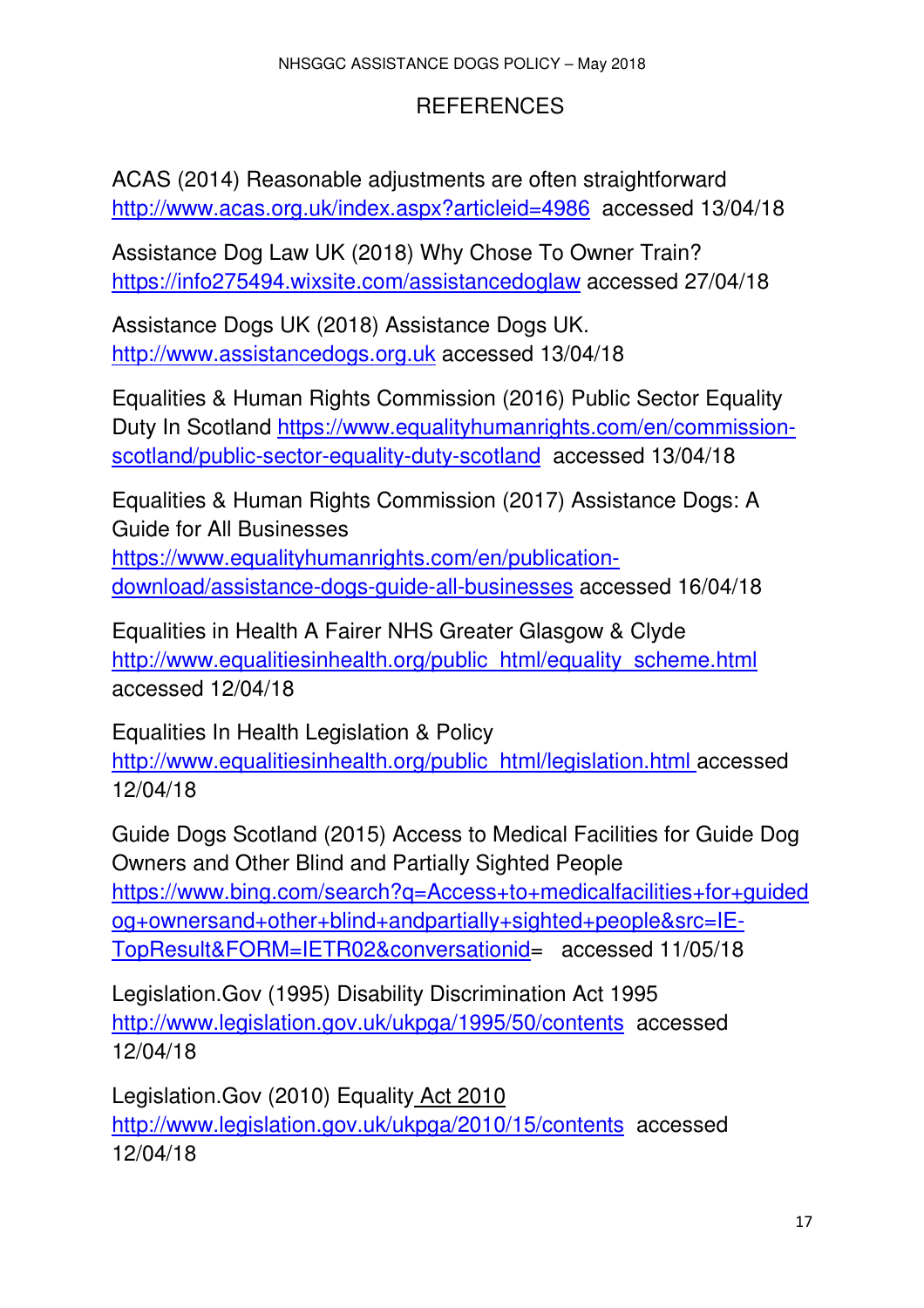NHSGGC (2018) Infection Prevention & Control http://www.nhsqqc.org.uk/your-health/infection-prevention-and-control/ accessed 19/04/18

NHS Scotland (2012) National Infection Prevention & Control Manual http://www.nhsggc.org.uk/your-health/public-health/public-healthprotection-unit-phpu/care-home-settings-infection-prevention-andcontrol/national-infection-control-manual accessed 19/04/18

Royal College Of Nursing (2018) A Protocol To Support Organisations Considering Working With Dogs In Health Care Settings & Allied Health Environments https://www.rcn.org.uk/professionaldevelopment/publications/pdf-006909 accessed 14/05/18

Scottish Government (2016) Summary: Disability http://www.gov.scot/Topics/People/Equality/Equalities/DataGrid/Disabilit y accessed 12/04/18

Society for Companion Animal Studies (2018) Therapy / Assistance Dogs http://www.scas.org.uk/animal-assisted-interventions/therapyassistance-dogs/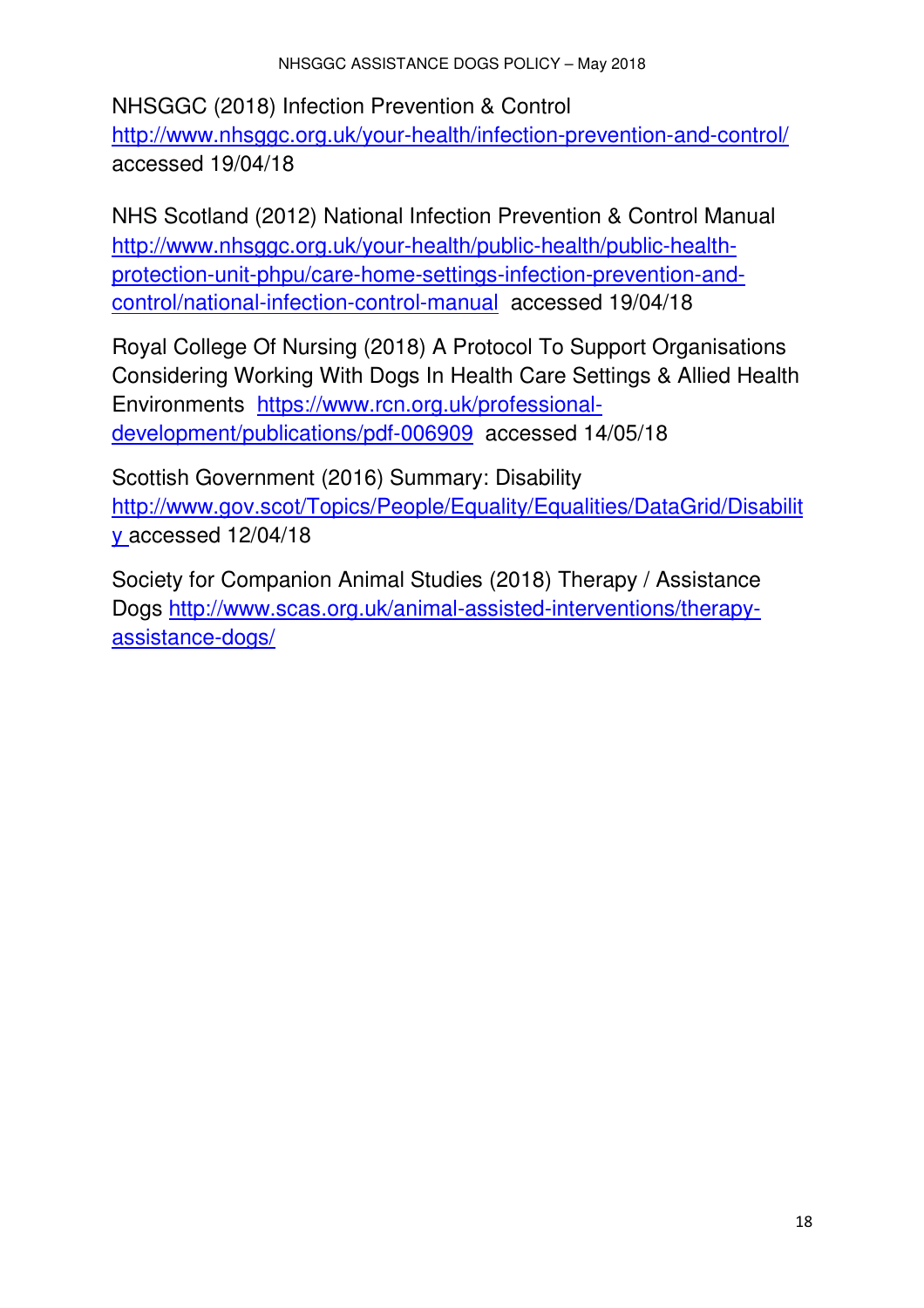# **APPENDIX 1**

**ADUK** - Assistance Dogs (UK), c/o Hearing Dogs for Deaf People The Grange, Wycombe Road, Saunderton, Princes Risborough, Buckinghamshire, HP27 9NS

# **ADUK Member Organisations**

- Canine Partners Mill Lane, Heyshott, Midhurst, West Sussex, GU29 0ED Telephone: 08456 580480 Email: info@caninepartners.org.uk Website: www.caninepartners.org.uk
- Dog A.I.D Earlyworld House, 7 Darwin Court, Oxon Business Park, Shrewsbury, Shropshire, SY3 5AL Telephone: 01743 588469 Email: General admin@dogaid.org.uk Website: www.dogaid.org.uk
- Dogs for Good The Frances Hay Centre, Blacklocks Hill ,Banbury, Oxfordshire, OX17 2BS Telephone: 01295 252600 Email: info@dogsforgood.org Website: www.dogsforgood.org
- Guide Dogs Hillfields, Burghfield Common, Reading, Berkshire RG7 3YG. Telephone: 0118 983 5555 Email: guidedogs@guidedogs.org.uk Website: www.guidedogs.org.uk
- Medical Detection Dogs 3 Millfield, Greenway Business Park, Winslow Road, Great Horwood, Milton Keynes, MK17 0NP Telephone: 01296 655888 Email: operations@medicaldetectiondogs.org.uk Website: https://www.medicaldetectiondogs.org.uk
- Hearing Dogs For Deaf People The Grange, Wycombe Road, Saunderton, Princes Risborough, Buckinghamshire, HP27 9NS Tel: 01844 348 100 Text relay: 18001 01844 348100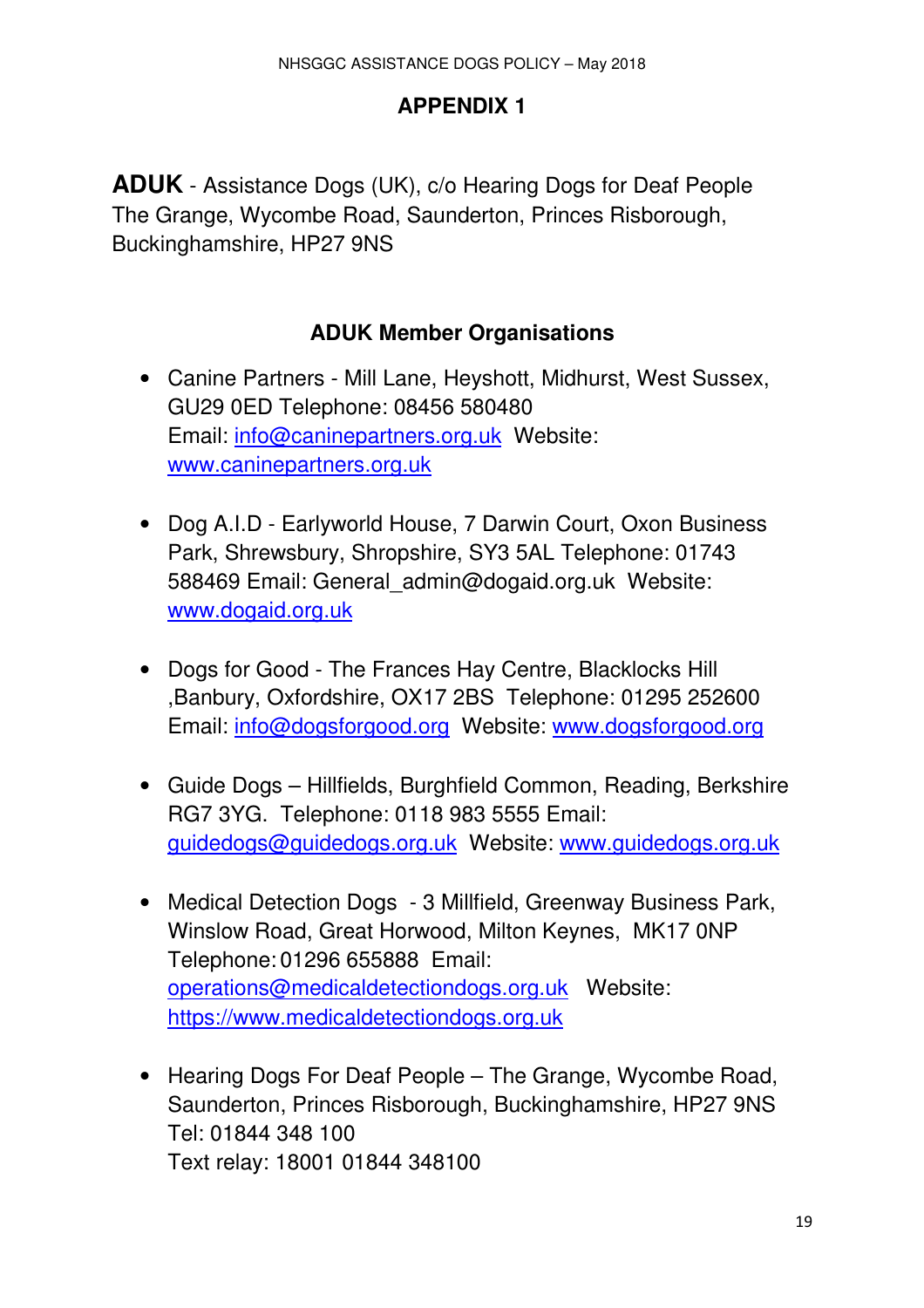Email: info@hearingdogs.org.uk Website : https://www.hearingdogs.org.uk

- Support Dogs 21 Jessops Riverside, Brightside Lane, Sheffield, S9 2RX Tel: 0114 261 7800 Website : https://supportdogs.org.uk (contact form on site)
- The Seeing Dogs Alliance 116 Potters Lane, Send, Woking GU23 7AL Tel: 01483 765556 Email: info@seeingdogs.org.uk Website: http://seeingdogs.org.uk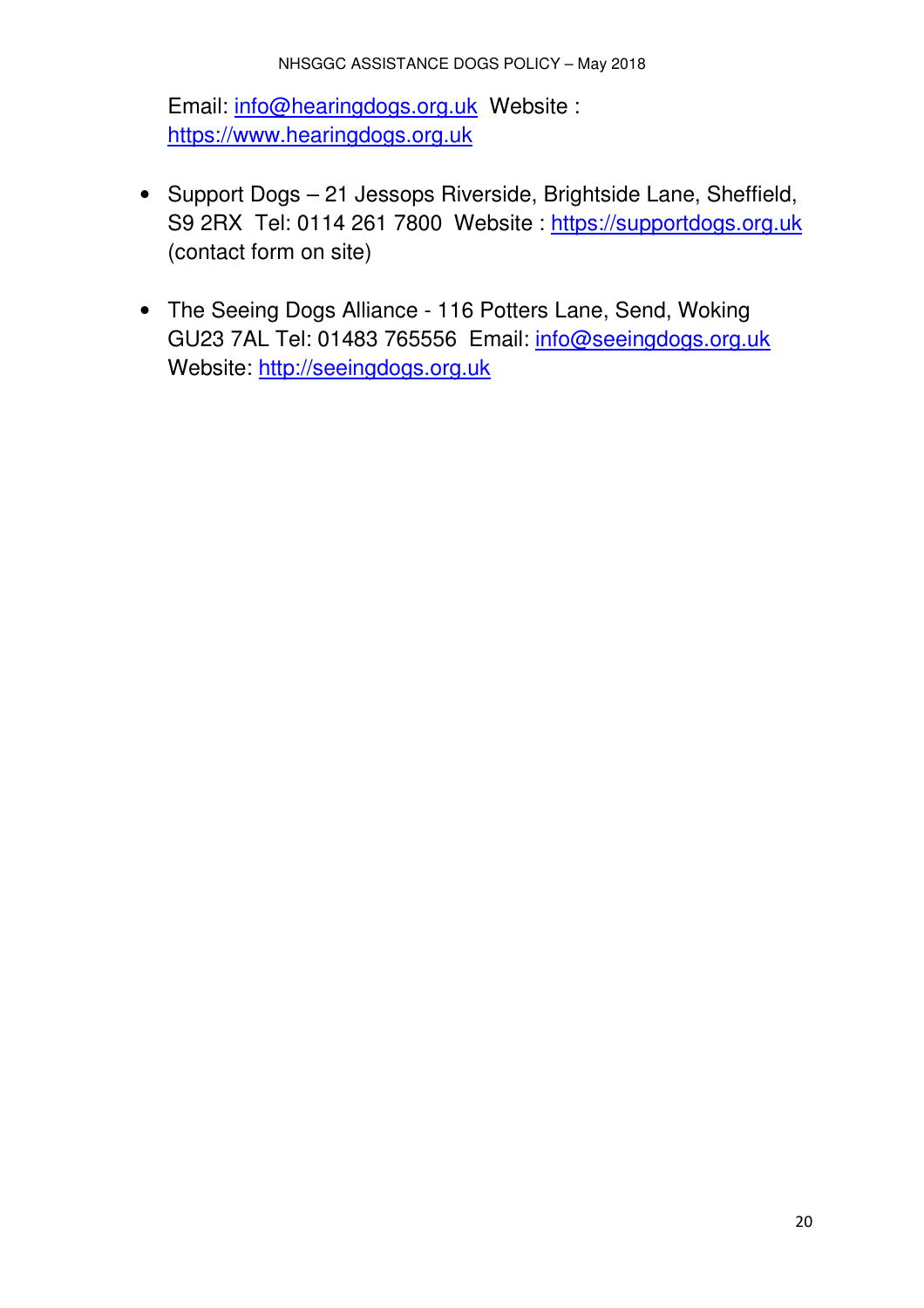## **APPENDIX 2**

## **Assistance Dogs: General Tips re Good Practice**

An assistance dog is a working dog and as such should be treated with respect. Do not approach or speak to the dog without first checking with the owner.

- (i) APPROACHING PATIENT AND DOG
- If an assistance dog harness handle is down, this means the owner may like your help or that the dog is "off duty". If the person has requested your assistance you should approach the person from the opposite side to where the assistance dog is. Do not take the harness handle or the lead as these are what the owner uses to control the dog.
- When calling a patient for their appointment, for example, in an outpatient clinic, staff are required to fully consider that person's circumstances. For example, someone with an assistance dog may not hear their name called or see where the member of staff who has called them has gone. Please take such factors into consideration.
- When being guided, some people like to walk by your side, others may request that you walk in front of the dog and they will follow. Always ask the person's preference. Remember to offer clear directions when guiding a disabled person who has requested your assistance.
- If the person is deafblind, approach face on and try to speak to them first; if there is no response, gently tap the person on the shoulder or arm, try speech again or if the person uses a deafblind manual a hand may be raised by the person to indicate you should use the deafblind manual or the block alphabet. If staff are unaware of how to use the deafblind manual, the block alphabet can be easily used by tracing each letter onto the palm of the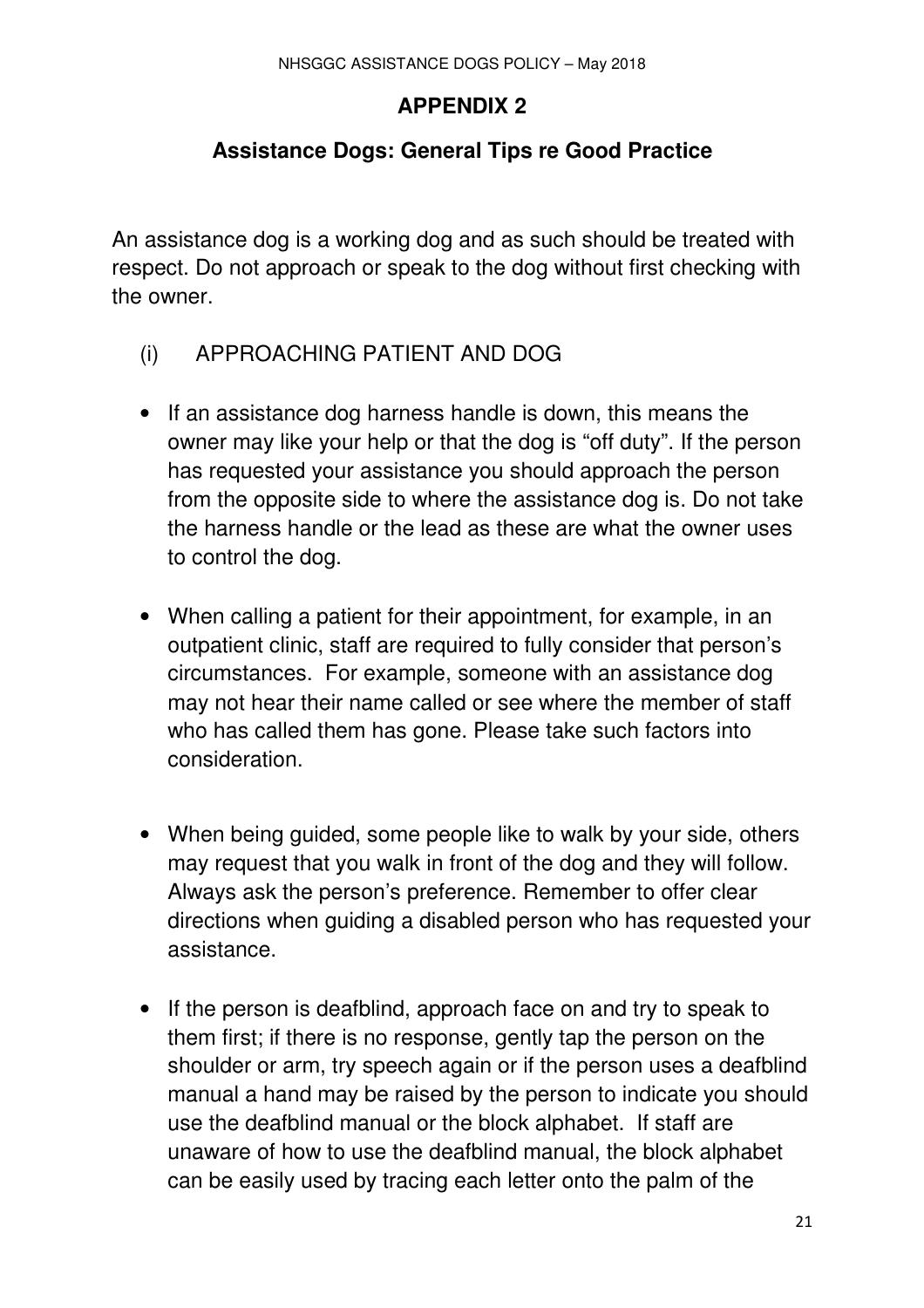deafblind person's hand. For further information regarding deafblind manual please contact Deafblind Scotland (see Appendix 3) or look at the information provided at the link below. (https://dbscotland.org.uk/?s=Deafblind+manual+)

# (ii) CARE OF DOG ON SEPARATION FROM OWNER

- It is important to remember the dog may show signs of distress if its owner is unwell and if it has to be removed from its owner's side. It may be necessary to house the dog temporarily in the ward duty room, quiet area or an office.
- The assistance dog should be kept as near to the owner as possible and any separation from its owner should be for as short a time as possible. Separation should only happen in an emergency situation until contact has been made with an Assistance Dog organisation. The dog should not be tethered to a radiator, placed in direct sunlight or near electrical plugs. The dog should be offered a bowl of water; feeding arrangements will be carried out by the appropriate Assistance Dog organisation.
- Assistance dogs are usually toileted by their owners prior to leaving home and again prior to entering buildings. In an emergency admission it may be necessary to take the dog outside for toileting at least once after arrival (The person in charge should, after discussion with staff, nominate a member/members of staff to undertake this task until alternative arrangements can be made if this proves to be necessary). If the time the dog is at the hospital exceeds a three hour period, the dog should be taken outside again. Any faeces should be double bagged, put in a clinical waste bin and removed immediately (or follow local spillage policies).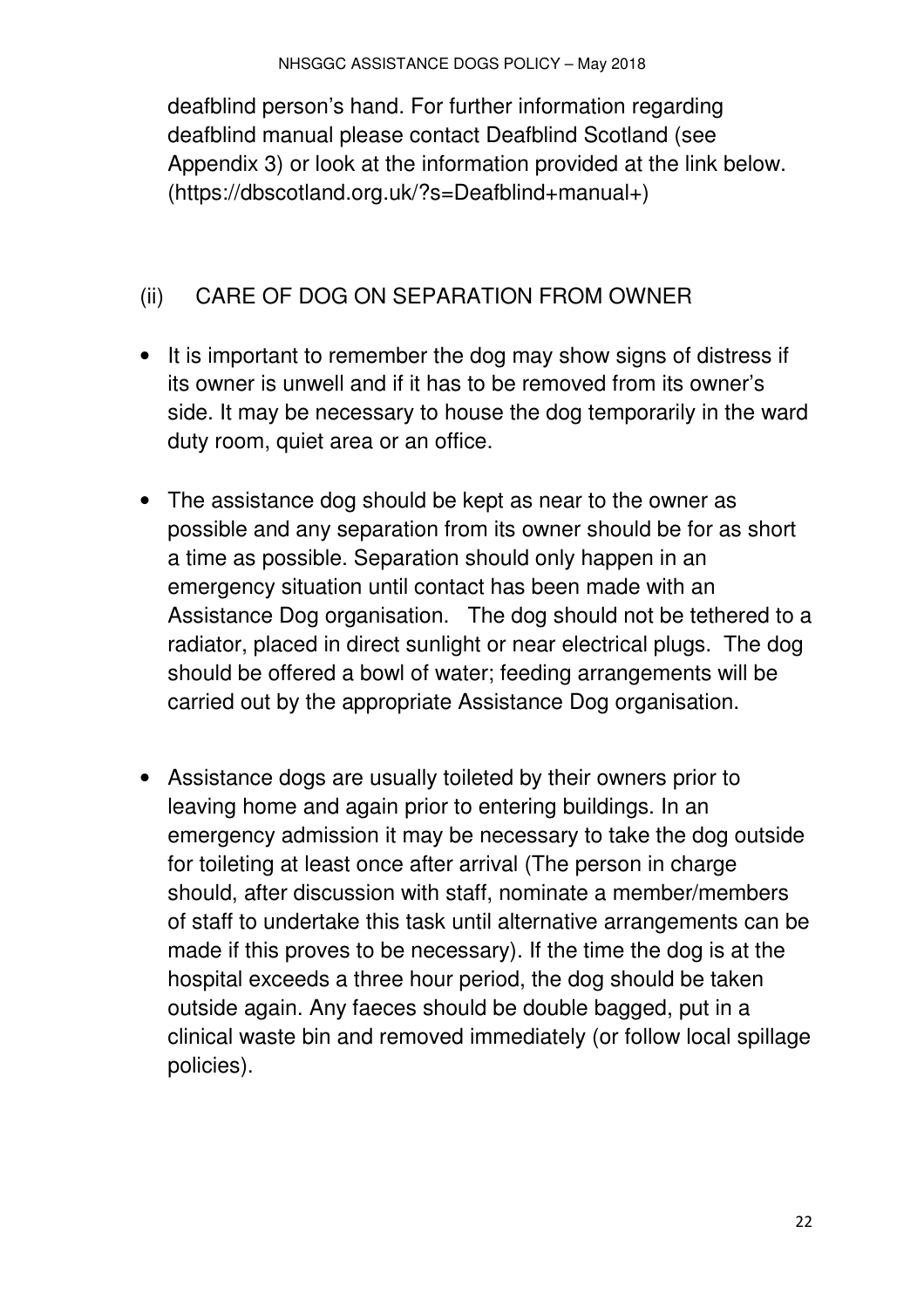## **APPENDIX 3**

## **Useful Contact Information**

**Guide Dogs for the Blind Association (Glasgow)** Glasgow Mobility Team Axis House 12 Auchingramont Road Hamilton ML3 6JT [ADUK member] Tel: 0118 983 8123 Out of hours (emergencies only) 0345 143 3333 Email – glasgow@guidedogs.org.uk email picked up Mon to Fri 9-5 Website: https://www.guidedogs.org.uk/how-you-canhelp/fundraise/local-to-you/glasgow-mobility-team

**Hearing Dogs for Deaf People** The Grange Wycombe Road Saunderton Princes Risborough BucksHP27 9NS Tel: 01844 348 100 Out of hours 0797 673 7427 Website: www.hearingdogs.org.uk

**Canine Partners** Mill Lane Heyshott Midhurst West Sussex GU29 0ED [ADUK member] Tel: 0845 658 0480 Website: www.caninepartners.co.uk

**Support Dogs** 21 Jessops Riverside Brightside Lane Sheffield S9 2RX [ADUK member] Tel: 0114 261 7800 Website: www.supportdogs.org.uk

**Dogs For Good (**formerly Dogs for the Disabled**)** The Frances Hay Centre Blacklocks Hill Banbury OX17 2BS [ADUK member] Tel: 01295 252 600 Website: https://www.dogsforgood.org

**Royal National Institute for Blind People (RNIB)** 12-14 Hillside Crescent Edinburgh EH7 5EA **Tel**: 0131 652 3140 **Website**: www.rnib.org.uk RNIB Helpline – 0303 123 9999 email helpline@rnib.org.uk

**Deafblind Scotland** 1 Neasham Drive Lenzie Kirkintilloch Glasgow G66 3FA Tel: 0141 777 6111 Mini com 0141 777 5822 Email info@dbscotland.org.uk Website: www.deafblindscotland.org.uk

**Deaf Connections** 100 Norfolk Street Glasgow G5 9EJ **Tel**: 0141 420 1759 (voice or text) Website: www.deafconnections.co.uk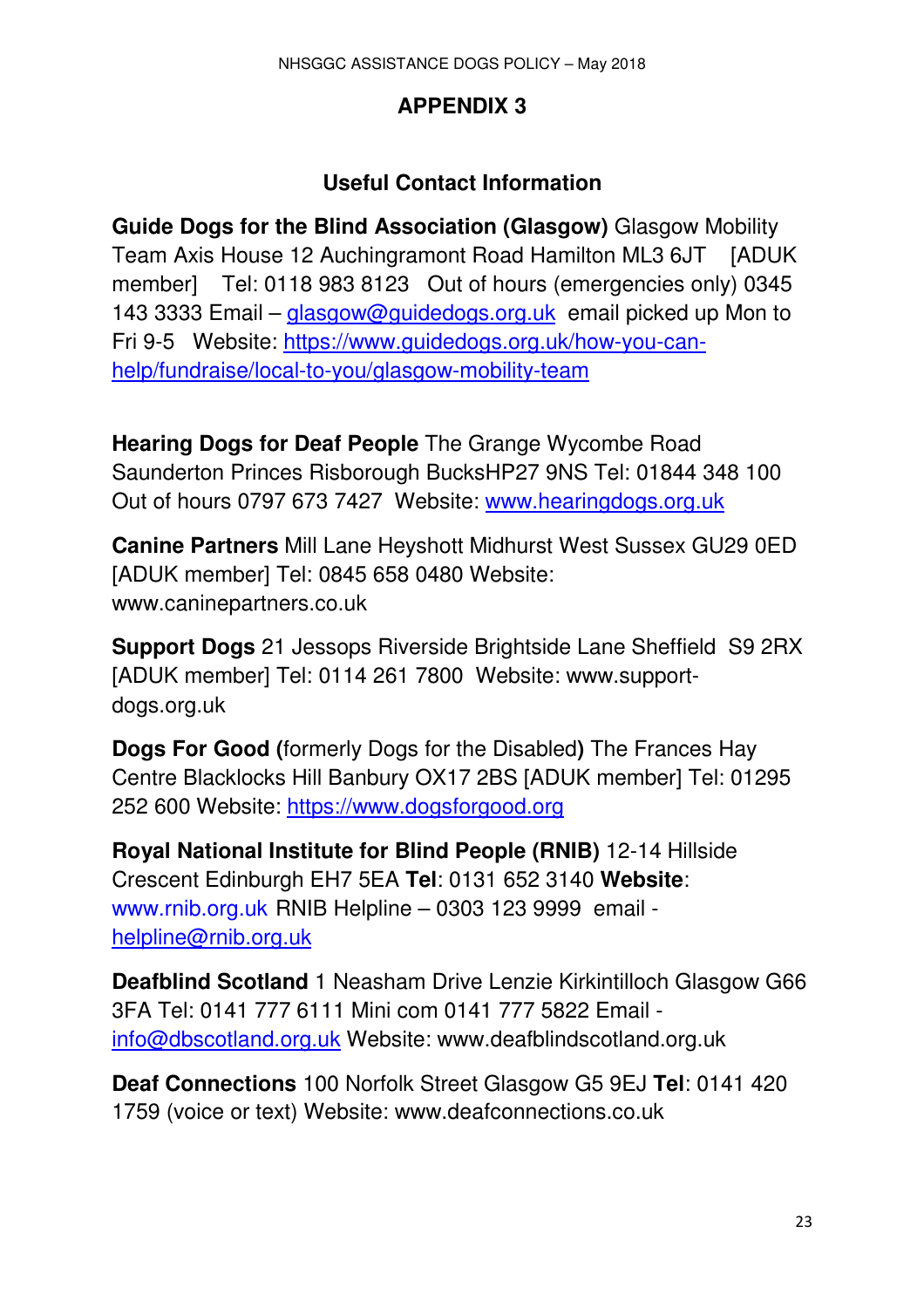**Action on Hearing Loss** Empire House 131 West Nile Street Glasgow G1 2RX Tel: 0141 341 5330 Textphone 0141 341 5347 Email scotland@hearingloss.org.uk Website: www.rnid.org.uk

**Sense Scotland** 43 Middlesex Street Kinning Park Glasgow G41 1EE Tel: 0300 330 9292 Email info@sensescotland.org.uk Website: www.sensescotland.org.uk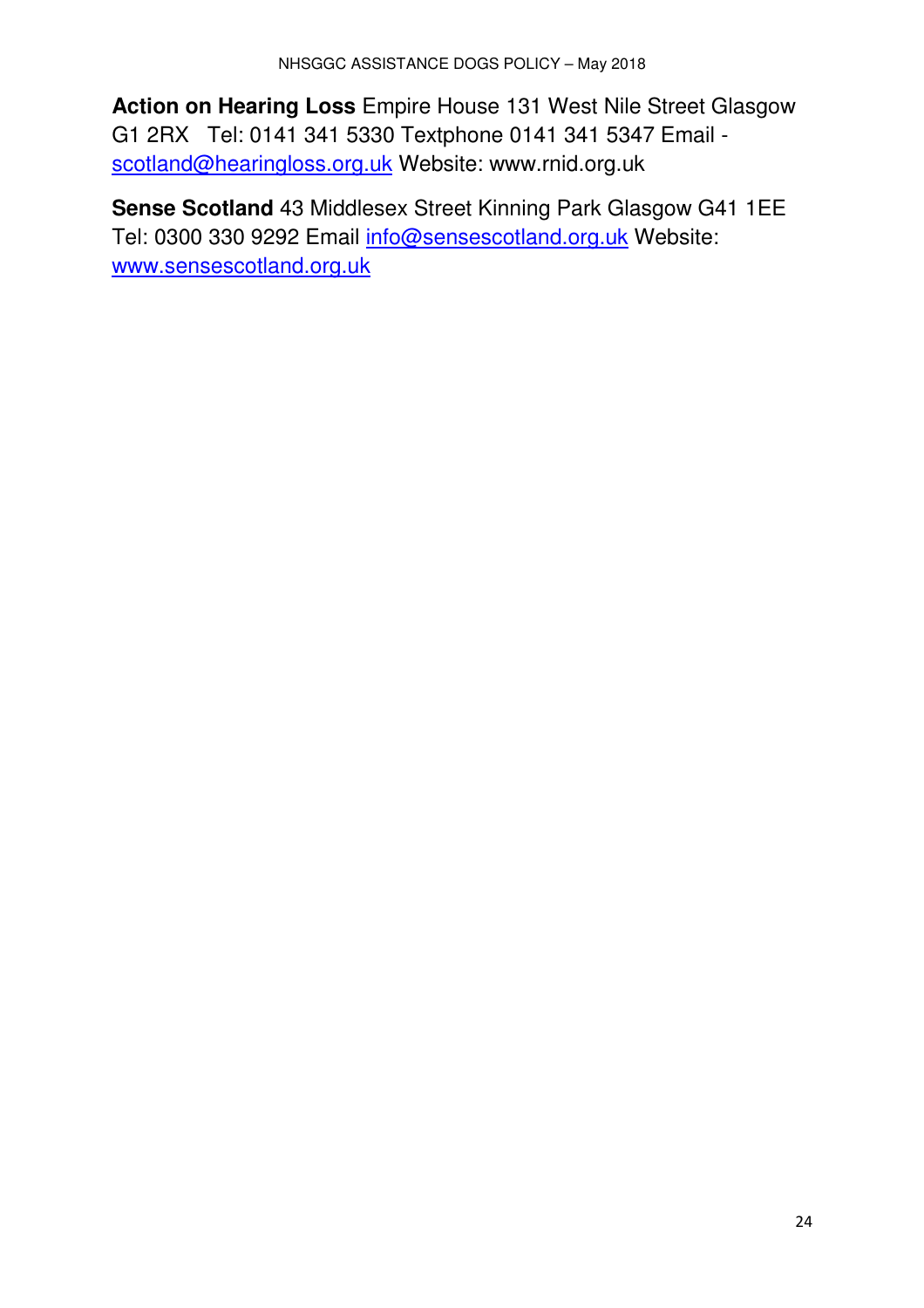# **APPENDIX 4**

# ANIMAL ASSISTED INTERVENTION

(A Protocol To Support Organisations Considering Working With Dogs In Health Care Settings & Allied Health Environments https://www.rcn.org.uk/professionaldevelopment/publications/pdf-006909)

• **Animal Assisted Therapy (AAT)** is delivered in conjunction with other health care professionals and should be goal directed with outcomes documented and evaluated. The field is advancing in line with practices worldwide to include involvement in many health care settings, including intensive care units and treatment rooms.

These types of interventions are directed in conjunction with health care professionals and delivered alongside a handler and dog with specialised training and expertise. They form part of an individual plan of care for a patient. Dogs working in this type of environment should always have a handler in addition to the care giver, so that one person can advocate for the patient whilst the other advocates for the dog.

• **Animal Assisted Activity (AAA)** is the term used where a handler brings a dog to the patient/ resident for general interaction. These dogs are usually owned by the person who is their handler. Owners volunteer their services to provide visits to groups of people or individuals in health and social care settings and schools, to allow people to stroke the dog or interact with them to help them feel connected. This is the most common form of animal assisted intervention.

There are two types of dogs providing AAI;